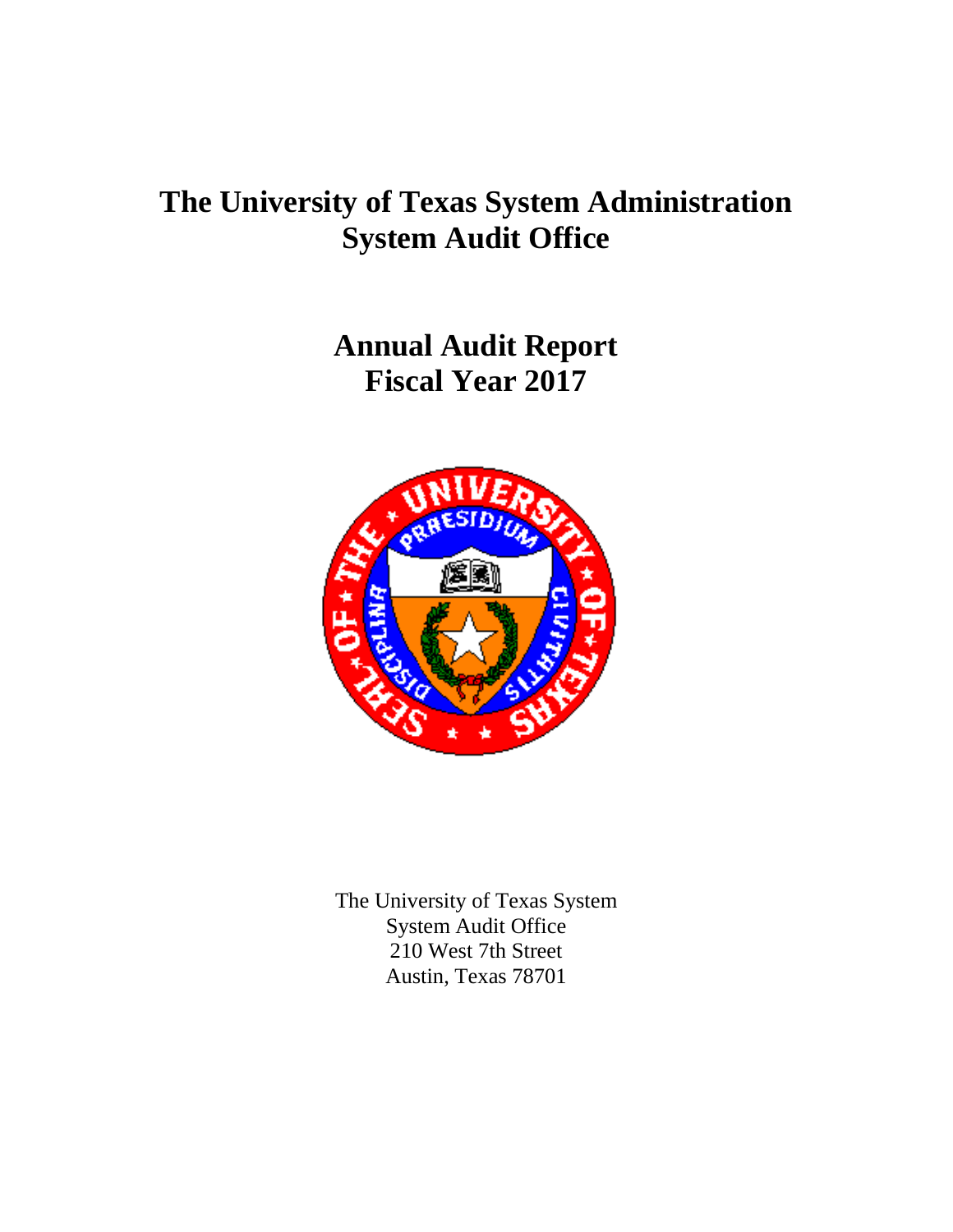

## **TABLE OF CONTENTS**

| I. COMPLIANCE WITH TEXAS GOVERNMENT CODE, SECTION 2102.015  1 |
|---------------------------------------------------------------|
|                                                               |
| III. CONSULTING SERVICES & NON-AUDIT SERVICES COMPLETED 18    |
|                                                               |
|                                                               |
|                                                               |
|                                                               |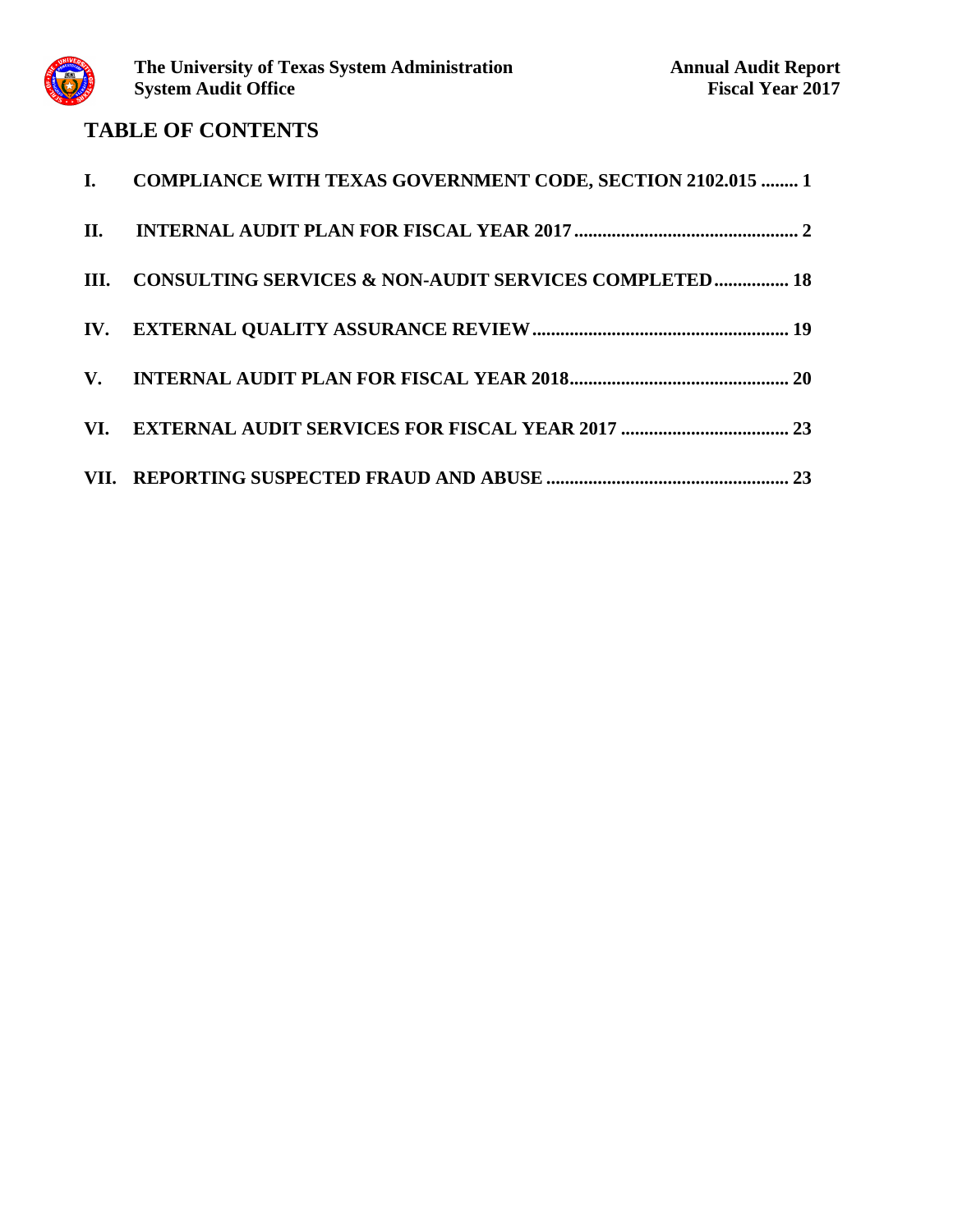

#### **I. Compliance with Texas Government Code, Section 2102.015: Posting the Internal Audit Plan, Internal Audit Annual Report, and Other Audit information on Internet Web site**

The System Audit Office FY 2017 Internal Audit Annual Report, which includes its approved FY 2018 Annual Audit Plan (see Section V), a summary of weaknesses/concerns and related actions taken resulting from the FY 2017 Annual Audit Plan (see Section II) can be found on the UT System website (specifically, the "Reports to State" webpage<http://www.utsystem.edu/documents/reports-state>, choosing "Audit Reports" from the "Report Type" drop down menu). The annual report can be found at [http://www.utsystem.edu/offices/system-audit/about](http://www.utsystem.edu/offices/system-audit/about-internal-audit)[internal-audit](http://www.utsystem.edu/offices/system-audit/about-internal-audit)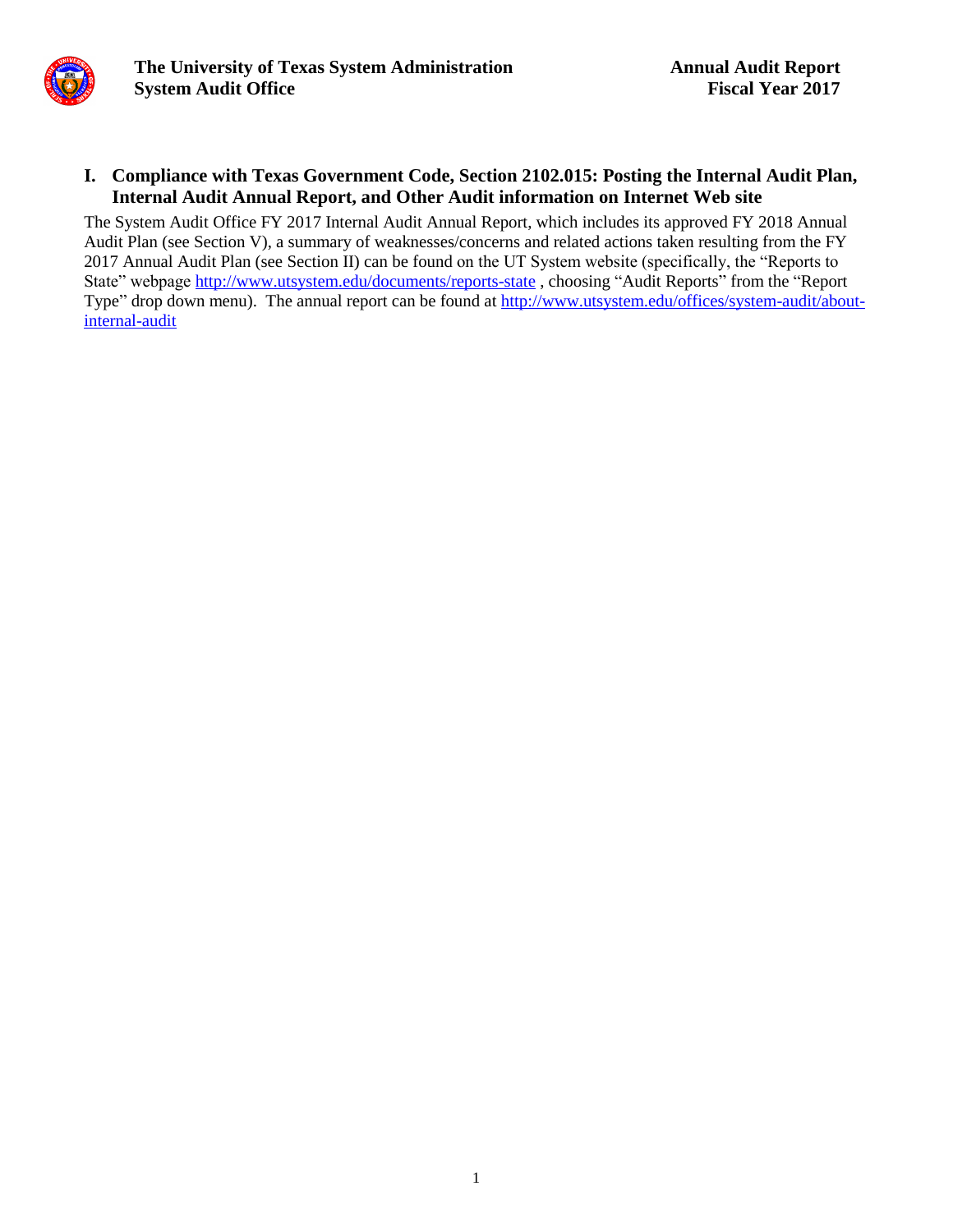

### **II. Internal Audit Plan for Fiscal Year 2017**

| FY 2017 Audit Plan - Engagements                                                            | <b>Status of Plan</b>       |
|---------------------------------------------------------------------------------------------|-----------------------------|
| <b>Risk Based Audits</b>                                                                    |                             |
| <b>Contract Monitoring Audit</b>                                                            | Cancelled                   |
| <b>Treasury Function Audit</b>                                                              | 09/18/17                    |
| Conflicts of Interest and Commitment Audit                                                  | Moved to FY2018<br>05/19/17 |
| <b>GPO</b> Accreditation Application Reviews                                                |                             |
| Supply Chain Alliance GPO Accreditation                                                     | 08/18/17                    |
| <b>UTIMCO IT System Audit</b>                                                               | Moved to FY2018             |
| Oil and Gas Producers Audit                                                                 | Moved to FY2018             |
| Data Governance and Classification                                                          | Postponed                   |
| Use of AUF Audit - UT Austin Dell Medical School                                            | In Progress                 |
| Office of Employee Benefits Audit                                                           | 01/30/17                    |
| UTHSC-SA Conflict of Interest Process Audit                                                 | 10/17/16                    |
| Devon Oil and Gas Producer Audit                                                            | 11/02/16; 6/9/17            |
| Procurement and Contract Administration Audit                                               | 01/27/17                    |
| Cloud Computing and Storage Audit                                                           | 02/02/17                    |
| <b>UTMDACC Procurement Special Review</b>                                                   | 01/31/17                    |
| UTIMCO CEO/CIO & Executive Travel and Other Expenses Audit                                  | 12/21/16                    |
| <b>Required (Externally and Internally) Audits</b>                                          |                             |
| UT System Administration & Consolidated FY 2016 Financial Audit Assistance                  | Deloitte Report             |
| UTS142.1 Account Reconciliations & Subcertifications FY 2016 Audit                          | 01/13/17                    |
| UT System Administration & Consolidated FY 2017 Financial Audit Assistance                  | Deloitte Report             |
| Guidance to Institutions on Systemwide Financial Audit - FY 2016                            | Complete - Report NA        |
| Guidance to Institutions on Systemwide Financial Audit - FY 2017                            | Complete - Report NA        |
| NCAA Agreed-Upon Procedures at UT Arlington                                                 | 01/17/17                    |
| NCAA Agreed-Upon Procedures at UT El Paso                                                   | 01/17/17                    |
| NCAA Agreed-Upon Procedures at UT San Antonio                                               | 01/17/17                    |
| NCAA Agreed-Upon Procedures at UT Rio Grande Valley                                         | 01/17/17                    |
| Chief Administrator Travel, Entertainment & University Residence Maintenance Expense Audits | In Progress                 |
| <b>Executive Travel and Entertainment Expenses Audit</b>                                    | Moved to FY2018             |
| UTIMCO CEO/CIO & Executive Travel and Other Expenses Audit                                  | Moved to FY2018             |
| Joint Admission Medical Program Audit                                                       | 12/08/16                    |
| Texas Administrative Code Section 202 Audit                                                 | In Progress                 |
| Texas Administrative Code Section 202 Audit Assistance at UT Tyler                          | Complete - Report NA        |
| UT Austin Jackson Estate Audit                                                              | 06/09/17                    |
| <b>Consulting Projects</b>                                                                  |                             |
| <b>Quantum Leaps Consulting</b>                                                             | Ongoing – Report NA         |
| <b>Organizational Change Consulting</b>                                                     | Ongoing – Report NA         |
| <b>Compliance Consulting</b>                                                                | Ongoing – Report NA         |
| University Lands (UL) Royalty Management Consulting                                         | Ongoing - Report NA         |
| <b>Uniform Guidance Audit Consulting</b>                                                    | Ongoing – Report NA         |
| Systemwide Title IX Audit Consulting                                                        | Cancelled                   |
| UT Share Post Implementation Review                                                         | Ongoing – Report NA         |
| UT Share Operating and Executive Committees Participation/Consulting                        | Ongoing – Report NA         |
| <b>Institute of Transformational Learning (ITL) Consulting</b>                              | 08/17/17                    |
| <b>OFPC Fee Benchmark Consulting</b>                                                        | 12/22/16                    |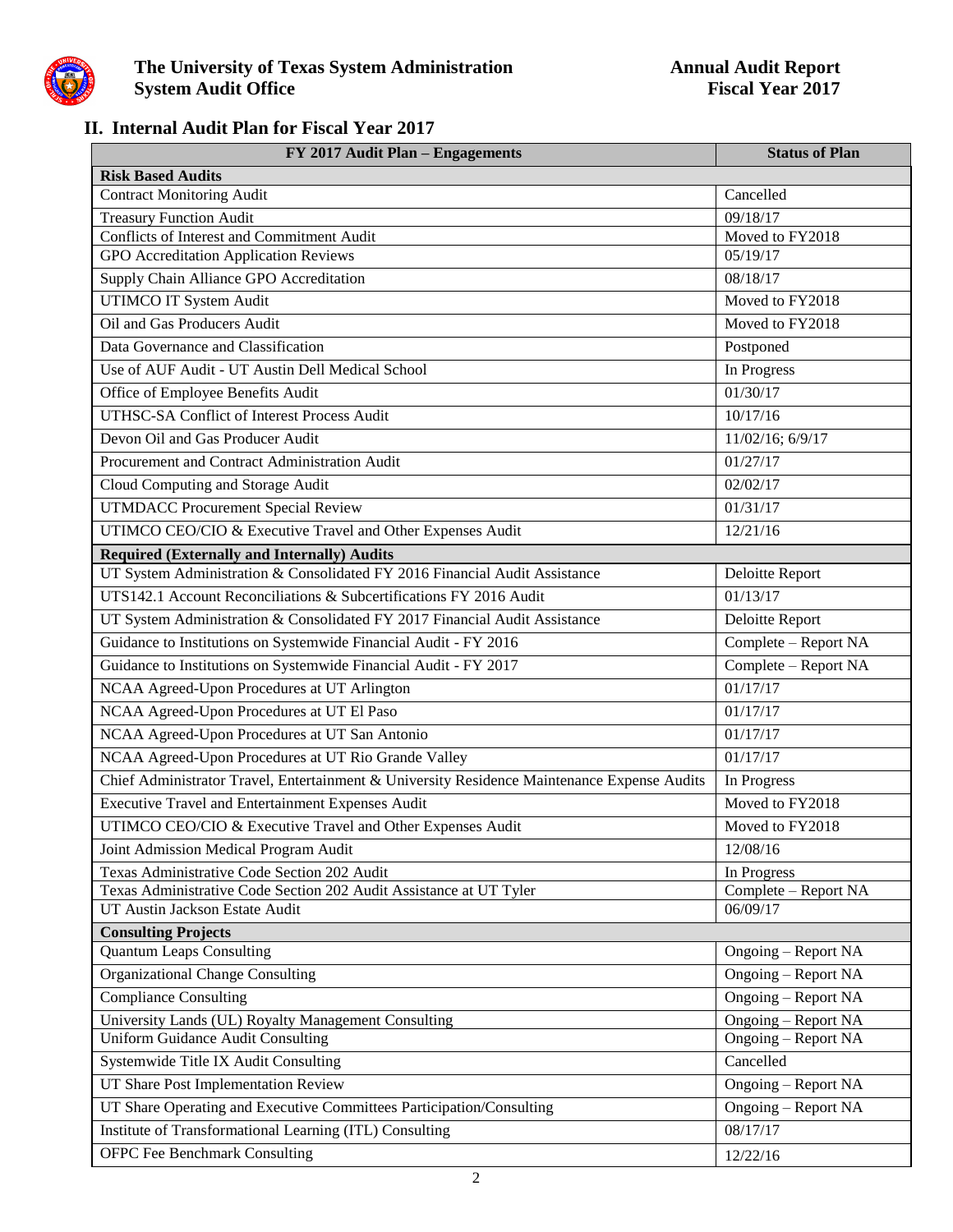

| <b>Investigations</b>                                           |                       |
|-----------------------------------------------------------------|-----------------------|
| <b>UTSW Procurement Special Review</b>                          | <b>Internal Memo</b>  |
| <b>UTHSC-T Special Review</b>                                   | <b>Internal Memo</b>  |
| <b>UTMDACC Special Review</b>                                   | Internal Memo         |
| <b>Follow Up</b>                                                |                       |
| System Audit Office Follow Up FY 2016                           | Various Memos         |
| <b>Development - Operations</b>                                 | <b>Status of Plan</b> |
| <b>Internal Audit Strategy</b>                                  | Ongoing - Report NA   |
| <b>Institution Liaison Activities</b>                           | Ongoing - Report NA   |
| <b>General Communications</b>                                   | Ongoing - Report NA   |
| Systemwide Internal Audit Council, Communication, and Education | Ongoing - Report NA   |
| Online Reporting                                                | Ongoing - Report NA   |
| Fraud and Investigation Tracking                                | Ongoing - Report NA   |
| <b>Priority Findings</b>                                        | Ongoing – Report NA   |
| Metrics                                                         | Cancelled             |
| Data Analytics                                                  | Ongoing - Report NA   |
| Quality Assurance Reviews at External Entities                  | Cancelled             |
| <b>ACMR</b> Committee and Board of Regents                      | Ongoing - Report NA   |
| Systemwide Annual Risk Assessment and Audit Plan                | Ongoing - Report NA   |
| General Audit Assistance to System Administration               | Ongoing – Report NA   |
| <b>System Administration Committees and Councils</b>            | Ongoing - Report NA   |
| Management of the Internal Audit Activity                       | Ongoing - Report NA   |
| <b>UTIMCO Meetings and Oversight Activities</b>                 | Ongoing - Report NA   |
| UT System Administration Internal Audit Committee               | Ongoing – Report NA   |
| <b>External Reporting and Requests</b>                          | Ongoing - Report NA   |
| TeamMate Maintenance, Website Updates, SP Site Management       | Ongoing – Report NA   |
| System Audit Office Annual Risk Assessment and Audit Plan       | Ongoing – Report NA   |
| <b>System Audit Quality Assurance Activities</b>                | Ongoing – Report NA   |
| <b>Development - Initiatives and Education</b>                  | <b>Status of Plan</b> |
| <b>Audit Governance</b>                                         | Ongoing - Report NA   |
| <b>Risk Assessment Process</b>                                  | Ongoing - Report NA   |
| Systemwide IT Risk Assessment                                   | Ongoing – Report NA   |
| Audit Management Technology Implementation                      | Ongoing - Report NA   |
| <b>Quality Program Implementation</b>                           | Ongoing - Report NA   |
| Resource Capabilities and Knowledge/Resource Management         | Ongoing – Report NA   |
| <b>Common Audit Reporting</b>                                   | Postponed             |
| Audit Team Capabilities and Leadership Development              | Ongoing - Report NA   |
| Internal Audit Staff Training/Continuing Professional Education | Ongoing – Report NA   |
| Professional Organizations and Associations                     | Ongoing - Report NA   |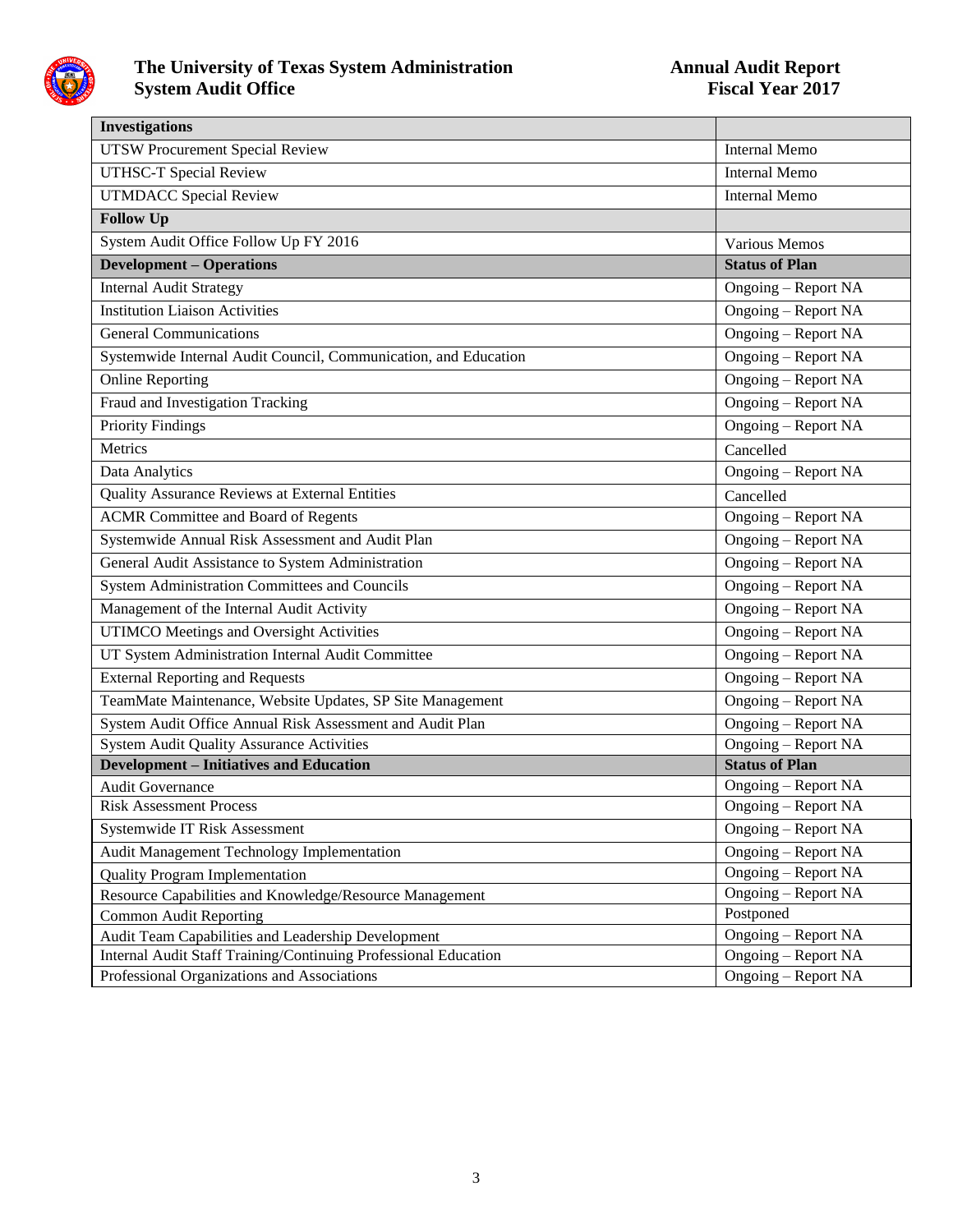

#### *Deviations from Audit Plan Submitted:*

The System Audit Office completed its FY 2017 annual audit plan except those noted above as "in progress" and the deviations noted below. Audits in progress at the end of FY 2017 were carried forward for completion in FY 2018. Changes from the original FY 2017 annual audit plan were presented to and approved by the UT System Administration Internal Audit Committee throughout the fiscal year as follows.

*Hours Cancelled, Reduced, or Postponed:*

- Engagements: Contract Monitoring Audit; Conflicts of Interest and Commitment Audit; Oil and Gas Producers Audit; Data Governance and Classification; UT Rio Grande Valley School of Medicine Use of AUF Audit; Executive Travel & Entertainment Expenses Audit; UTIMCO CEO/CIO & Executive Travel and Other Expenses Audit; and Systemwide Title IX Consulting
- Development: Metrics; Quality Assurance Reviews at External Entities; Select Initiatives, and other audit activities

*Hours Added:*

- Engagements: Supply Chain Alliance GPO Accreditation; UTSW Procurement Special Review; UTHSCT Special Review; UTMDACC Special Review
- Development: System Audit Office Self-Assessment

#### *TEC Section 51.9337(h):*

Senate Bill 20 (84th Legislative Session) made several modifications and additions to Texas Government Code (TGC) and Texas Education Code (TEC) related to purchasing and contracting. Effective September 1, 2015, TEC §51.9337 requires that, "The chief auditor of an institution of higher education shall annually assess whether the institution has adopted the rules and policies required by this section and shall submit a report of findings to the state auditor." The System Audit Office conducted this required assessment for FY 2017, and found the following:

Based on review of current institutional policy and the UT System Board of Regents' Rules and Regulations, UT System Administration has generally adopted all of the rules and policies required by TEC §51.9337. Review and revision of System policy is an ongoing process. These rules and policies will continue to be assessed annually to ensure continued compliance with TEC 51.9337.

#### *Compliance with the Benefits Proportionality Audit Requirements for Higher Education Institution:*

While UT System Administration received general revenue (GR) in biennium FY2016-FY 2017 and biennium FY2018-FY 2019, it was all restricted for debt service and health programs and not for system office operations (including salaries that would be subject to benefits proportionality). Therefore, an audit was not required.

#### *TGC Section 2102.015:*

A summary table of recommendations made to address issues identified from FY 2017 engagements, the actions taken by management, and the current implementation status is included on the following pages to address web site posting requirements as required by Texas Government Code Section 2102.015.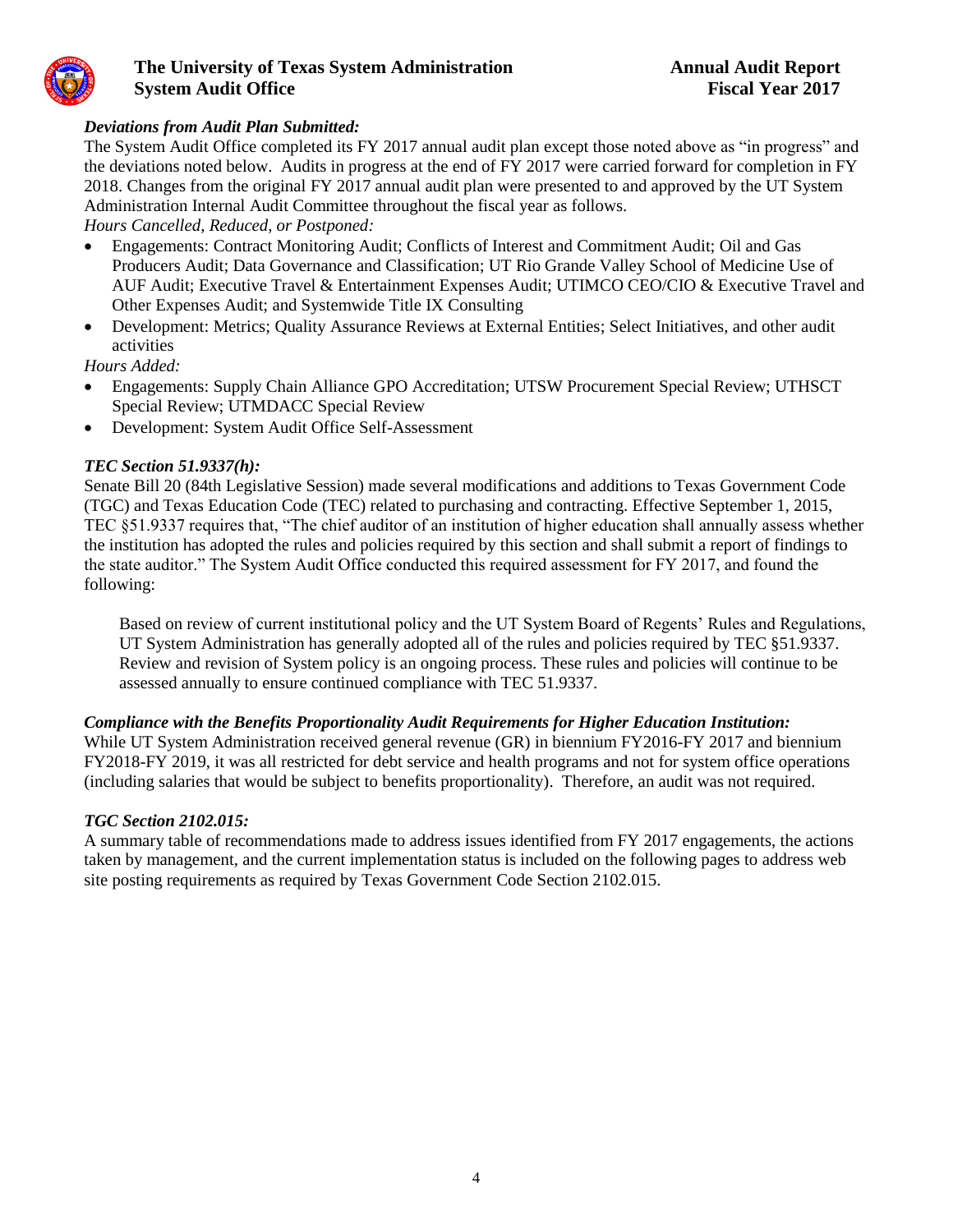

| <b>Report Date</b> | <b>Report Name</b>            | <b>Recommendations to address Issues</b>                    | <b>Management Response/Action Plan</b>                    | <b>Status</b> |
|--------------------|-------------------------------|-------------------------------------------------------------|-----------------------------------------------------------|---------------|
| 10/17/16           | <b>UTHSCSA</b> Conflict of    | <b>Recommendation 1:</b>                                    | <b>Management Response 1:</b>                             | Implemented   |
|                    | <b>Interest Process Audit</b> | Certification of Completion                                 | Certification of Completion                               |               |
|                    |                               | The responsibility for ensuring that covered employees      | Management has a process in place to engage schools       |               |
|                    |                               | complete required annual disclosures is shared among        | throughout the annual reporting process. Prior to         |               |
|                    |                               | various functional areas including the UTHSCSA              | reporting season, each department is asked to provide     |               |
|                    |                               | schools and departments, the COI office, and the            | or confirm a designated department go-to to assist in     |               |
|                    |                               | COIC. To this end, we recommend the following:              | local efforts to manage the annual reporting process      |               |
|                    |                               |                                                             | including, but not limited to, reminding their            |               |
|                    |                               | 1. Management should ensure that the 789 employees          | departmental faculty and staff to fulfill their reporting |               |
|                    |                               | complete their CY 2015 disclosures.                         | obligations. iDisclose gives go-to's and Department       |               |
|                    |                               |                                                             | Chairs the ability to monitor the reporting progress of   |               |
|                    |                               | 2. Management should develop a process to follow-up         | their employees and review the submitted                  |               |
|                    |                               | with the affected schools and departments to ensure that    | reports. Prior to the close of annual reporting season,   |               |
|                    |                               | all required employees complete their annual disclosures,   | go-to's are notified again of those individuals who       |               |
|                    |                               | and management from the schools and departments             | have yet to report. Following the reporting season, a     |               |
|                    |                               | should work directly with the affected faculty and staff to | list of all outstanding reports is available to both go-  |               |
|                    |                               | ensure the annual disclosures are completed.                | to's and department chairs. For CY2015, the majority      |               |
|                    |                               |                                                             | of the 789 employees have either completed the report     |               |
|                    |                               | 3. The COI office should provide a status report of the     | or left the university. The names of the remaining        |               |
|                    |                               | annual reporting process to the COIC. The status could      | employees who have not completed the report will be       |               |
|                    |                               | include the number who have disclosed, the number that      | provided to the applicable Executive Committee (EC)       |               |
|                    |                               | have not disclosed, the number that have not disclosed      | member (Dean/VP). The EC member will be                   |               |
|                    |                               | that are researchers and other employees directly           | responsible to resolve all non-disclosures. At the end    |               |
|                    |                               | engaged on an active award, the affected schools and        | of the annual reporting period, the COI Office will       |               |
|                    |                               | departments, and other information that could assist the    | escalate the issue of non-disclosure to the appropriate   |               |
|                    |                               | COIC in determining what corrective action it could         | Executive Committee member (Dean/VP). The EC              |               |
|                    |                               | facilitate.                                                 | member will be given a deadline for certifying            |               |
|                    |                               |                                                             | completion of the report. Annual reporting statistics     |               |
|                    |                               | Policy Update                                               | and status of corrective actions by the EC members        |               |
|                    |                               | HOP 10.1.9 should be updated to clearly include             | will be reported to the Conflict of Interest Committee    |               |
|                    |                               | consequences for non-disclosure.                            | until the issue is closed.                                |               |
|                    |                               |                                                             |                                                           |               |
|                    |                               | <b>Escalation on Non-Disclosure</b>                         | Policy Update                                             |               |
|                    |                               | Management should develop an escalation process in          | Management should develop an escalation process in        |               |
|                    |                               | working with faculty and staff that have not completed      | working with faculty and staff that have not completed    |               |
|                    |                               | disclosures.                                                | disclosures.                                              |               |
|                    |                               |                                                             | <b>Escalation on Non-Disclosure</b>                       |               |
|                    |                               |                                                             | At the end of the annual reporting period, the COI        |               |
|                    |                               |                                                             | Office will escalate the issue of non-disclosure to the   |               |
|                    |                               |                                                             | appropriate Executive Committee member                    |               |
|                    |                               |                                                             | (Dean/VP). The EC member will be given a deadline         |               |
|                    |                               |                                                             | for certifying completion of the report.                  |               |
|                    |                               |                                                             |                                                           |               |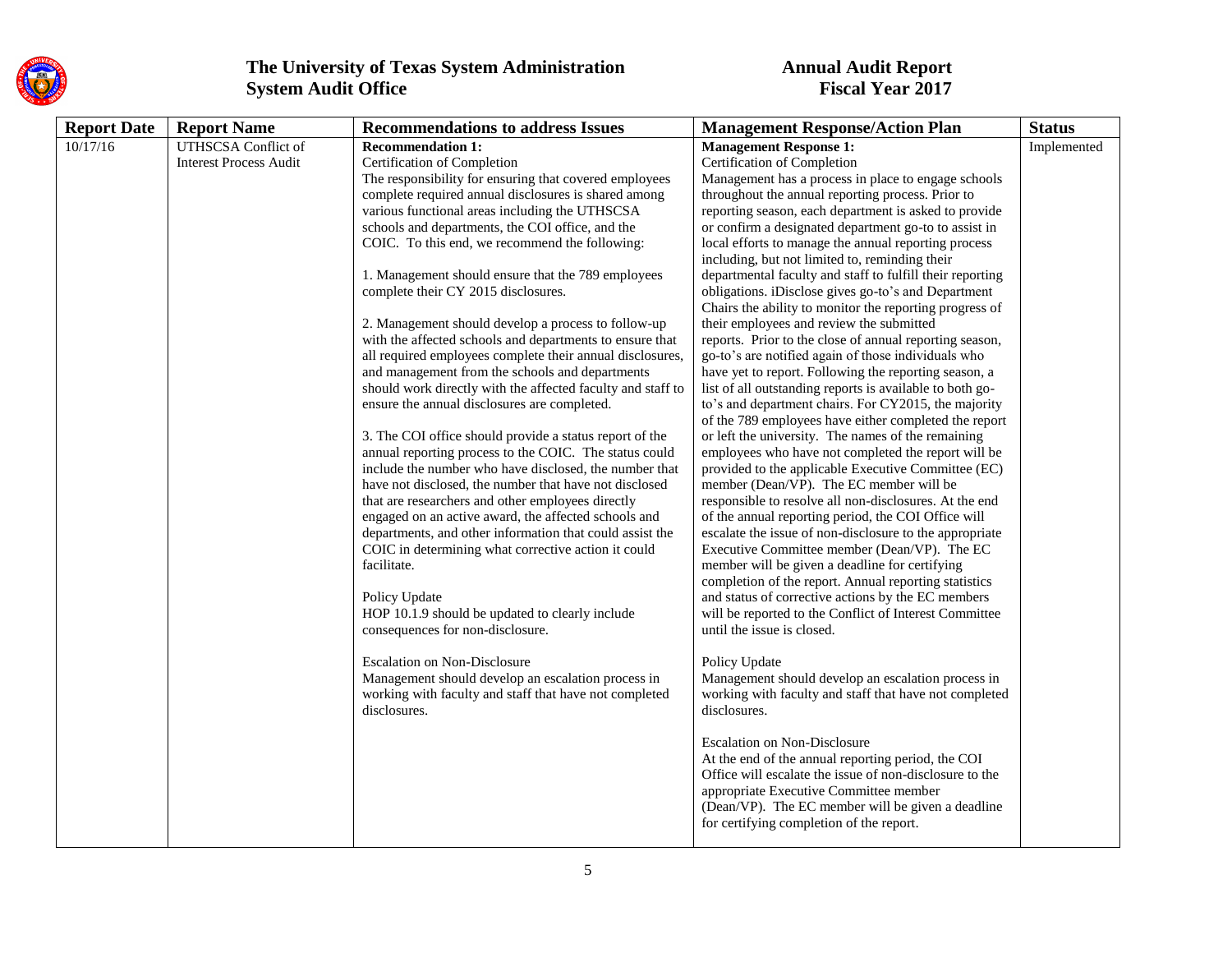

| <b>Report Date</b> | <b>Report Name</b> | <b>Recommendations to address Issues</b>                                                                                                                                                                                                                                                                                                                                                                                                                                                                                                                                                                                                                                                                                                                                                                                                                                                                                                                                                                                                      | <b>Management Response/Action Plan</b>                                                                                                                                                                                                                                                                                                                                                                                                                                                                                                                                                                                                                                                                                                                                                                                                                                                              | <b>Status</b> |
|--------------------|--------------------|-----------------------------------------------------------------------------------------------------------------------------------------------------------------------------------------------------------------------------------------------------------------------------------------------------------------------------------------------------------------------------------------------------------------------------------------------------------------------------------------------------------------------------------------------------------------------------------------------------------------------------------------------------------------------------------------------------------------------------------------------------------------------------------------------------------------------------------------------------------------------------------------------------------------------------------------------------------------------------------------------------------------------------------------------|-----------------------------------------------------------------------------------------------------------------------------------------------------------------------------------------------------------------------------------------------------------------------------------------------------------------------------------------------------------------------------------------------------------------------------------------------------------------------------------------------------------------------------------------------------------------------------------------------------------------------------------------------------------------------------------------------------------------------------------------------------------------------------------------------------------------------------------------------------------------------------------------------------|---------------|
|                    |                    | <b>Recommendation 2:</b><br>To ensure that disclosures received are reasonably<br>accurate and complete, management should:<br>• Develop a risk-based process to validate the disclosures<br>received.<br>• Develop a process, to occur after the annual disclosure<br>process and after the CMS website is updated for an<br>applicable calendar year, to compare amounts reported<br>by CMS to amounts self-reported by faculty, to validate<br>whether disclosures are complete and amounts disclosed<br>are reasonably accurate and include all third parties that<br>have made payments to faculty.<br>• Using iDisclose, establish a process to identify<br>activities for which prior approval was obtained but for<br>which the activity was not disclosed.<br>• Update the COIC on results of monitoring activities<br>described above so that the COIC can facilitate<br>corrective action if needed.<br>• Ensure that all information required to be reported to<br>UT System Administration includes all required<br>information. | <b>Management Response 2:</b><br>1. Relying on CMS data to verify the accuracy of<br>individual disclosures is problematic given there are no<br>checks and balances with what industry reports to<br>CMS. According to the AMA (July 2016), "the<br>CMS' Open Payments program has to date been<br>plagued by significant shortcomings that call into<br>question the accuracy of information published"<br>2. In addition, there are feasibility issues in using the<br>CMS data because the site cannot be queried for<br>UTHSCSA employees. To search for UTHSCSA<br>employees, we must perform a separate search of the<br>database using each employee's name.<br>3. In the future, we will query the CMS data for<br>specific high risk employees to compare the entities<br>disclosed in both systems. Inconsistencies will be<br>reconciled with the employee and reported to the<br>COIC. | Implemented   |
|                    |                    | <b>Recommendation 3:</b><br>1. As part of the annual disclosure, require that<br>employees clearly indicate the start and end dates of a<br>disclosed activity.<br>2. Because payments can be aggregated to get to a<br>significant financial interest, require that covered<br>individuals disclose before that threshold is met if they<br>reasonably believe that the total compensated amount,<br>whether cash or in-kind amounts, will exceed \$5,000 for<br>a calendar year.<br>3. Management should develop a process to monitor<br>disclosures for timeliness. This could include comparing<br>completed prior approvals with disclosures made by the<br>affected faculty, with emphasis on those approved                                                                                                                                                                                                                                                                                                                            | <b>Management Response 3:</b><br>1. The 2015 Annual Report functionality in iDisclose<br>predates our implementation of the prior approval<br>process (Spring 2016). Thus, using the system to<br>identify whether disclosures were made in a timely<br>manner was not possible.<br>2. Users have the ability to include start and end dates<br>for each disclosed activity. iDisclose allows the COI<br>office to compare disclosures from year to year and to<br>determine if an activity requires prior approval.<br>3. Now that prior approval is documented in iDisclose,<br>we can develop a process to monitor disclosures for<br>timeliness.                                                                                                                                                                                                                                                | Implemented   |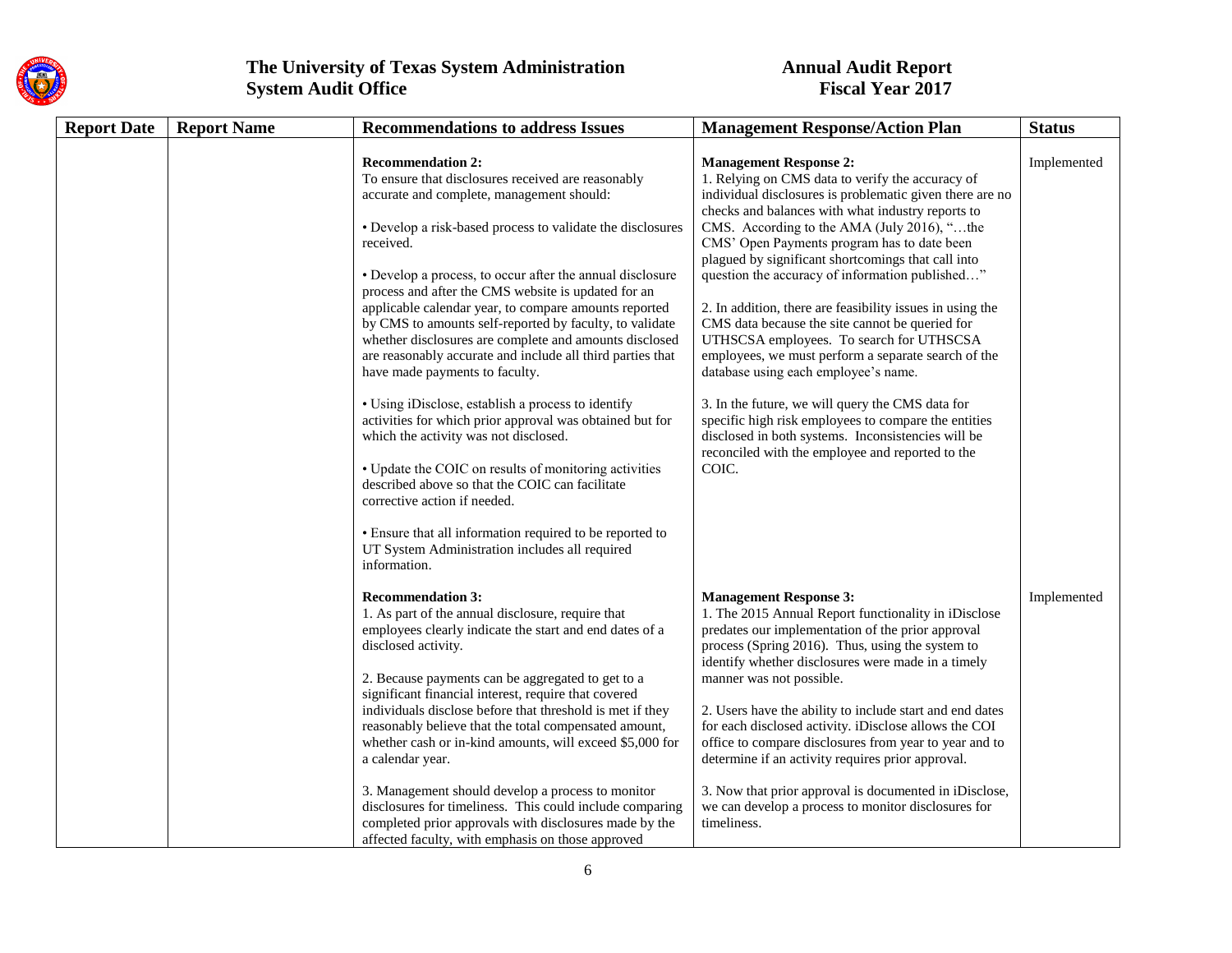

| <b>Report Date</b><br><b>Report Name</b> | <b>Recommendations to address Issues</b>                                                                                                                                                                                                                                                                                                                                                                                                                                                                                                                                                                                                                                                                                                                                                                                                                                                                                                                                                                                                                                                                                                                                                                                                                                                                                                                                                                                                                                                                                                                                                                                                                                                                                                               | <b>Management Response/Action Plan</b>                                                                                                                                                                                                                                                                                                                                                                                                                                                                                                                                              | <b>Status</b> |
|------------------------------------------|--------------------------------------------------------------------------------------------------------------------------------------------------------------------------------------------------------------------------------------------------------------------------------------------------------------------------------------------------------------------------------------------------------------------------------------------------------------------------------------------------------------------------------------------------------------------------------------------------------------------------------------------------------------------------------------------------------------------------------------------------------------------------------------------------------------------------------------------------------------------------------------------------------------------------------------------------------------------------------------------------------------------------------------------------------------------------------------------------------------------------------------------------------------------------------------------------------------------------------------------------------------------------------------------------------------------------------------------------------------------------------------------------------------------------------------------------------------------------------------------------------------------------------------------------------------------------------------------------------------------------------------------------------------------------------------------------------------------------------------------------------|-------------------------------------------------------------------------------------------------------------------------------------------------------------------------------------------------------------------------------------------------------------------------------------------------------------------------------------------------------------------------------------------------------------------------------------------------------------------------------------------------------------------------------------------------------------------------------------|---------------|
|                                          | activities that result in a significant financial<br>interest. Management could also use iDisclose to<br>identify changes in disclosures from one year to the<br>next. This would provide insight as to both timeliness of<br>disclosure and whether a disclosed outside activity<br>required prior approval.<br>4. Update the COIC on results of monitoring activities<br>described above.                                                                                                                                                                                                                                                                                                                                                                                                                                                                                                                                                                                                                                                                                                                                                                                                                                                                                                                                                                                                                                                                                                                                                                                                                                                                                                                                                            |                                                                                                                                                                                                                                                                                                                                                                                                                                                                                                                                                                                     |               |
|                                          | <b>Recommendation 4:</b><br>• Given the observed rate of prior approvals not obtained,<br>it is likely that there are other faculty members that have<br>not obtained prior approvals for outside activities. The<br>COI office and each school could work together to<br>ensure that identified faculty and staff have completed<br>the approval process. To identify such faculty and staff,<br>the COI office and the schools could use the annual<br>disclosure in iDisclose and determine whether prior<br>approvals have been obtained for the outside<br>activities. If it is determined that a prior approval had<br>not been obtained, the schools should work with the<br>affected faculty to ensure that they at least obtain<br>approval for the activity that has occurred or is occurring<br>or take other appropriate action.<br>• For CY 2016 and future periods, the COI office and<br>schools should work together to set up a process to<br>identify activities reported in the annual disclosures that<br>require prior approval but did not have a prior approval<br>in iDisclose. As part of this process, the affected schools<br>should work with the faculty to ensure the appropriate<br>approvals are obtained or take other appropriate<br>action. This process could be set up concurrently with or<br>after the CY 2016 annual disclosure period.<br>• In situations where reports identify instances of non-<br>compliance, the information should be forwarded to the<br>affected deans and communicated to the<br>COIC. Additionally, regular updates should be provided<br>on follow-up progress.<br>• Through executive leadership, an official reminder<br>should be provided to faculty and staff indicating that | <b>Management Response 4:</b><br>1. The COI office will identify individuals who report<br>activities in the annual report that should have been<br>received prior approval.<br>2. The names of the employees who did not obtained<br>prior approval will be provided to the applicable<br>Department Chair for appropriate corrective action(s).<br>3. The Department Chair will be given a deadline for<br>certifying completion of corrective actions.<br>4. Status of corrective actions by the Department<br>Chairs will be reported to the COIC until the issue is<br>closed. | Implemented   |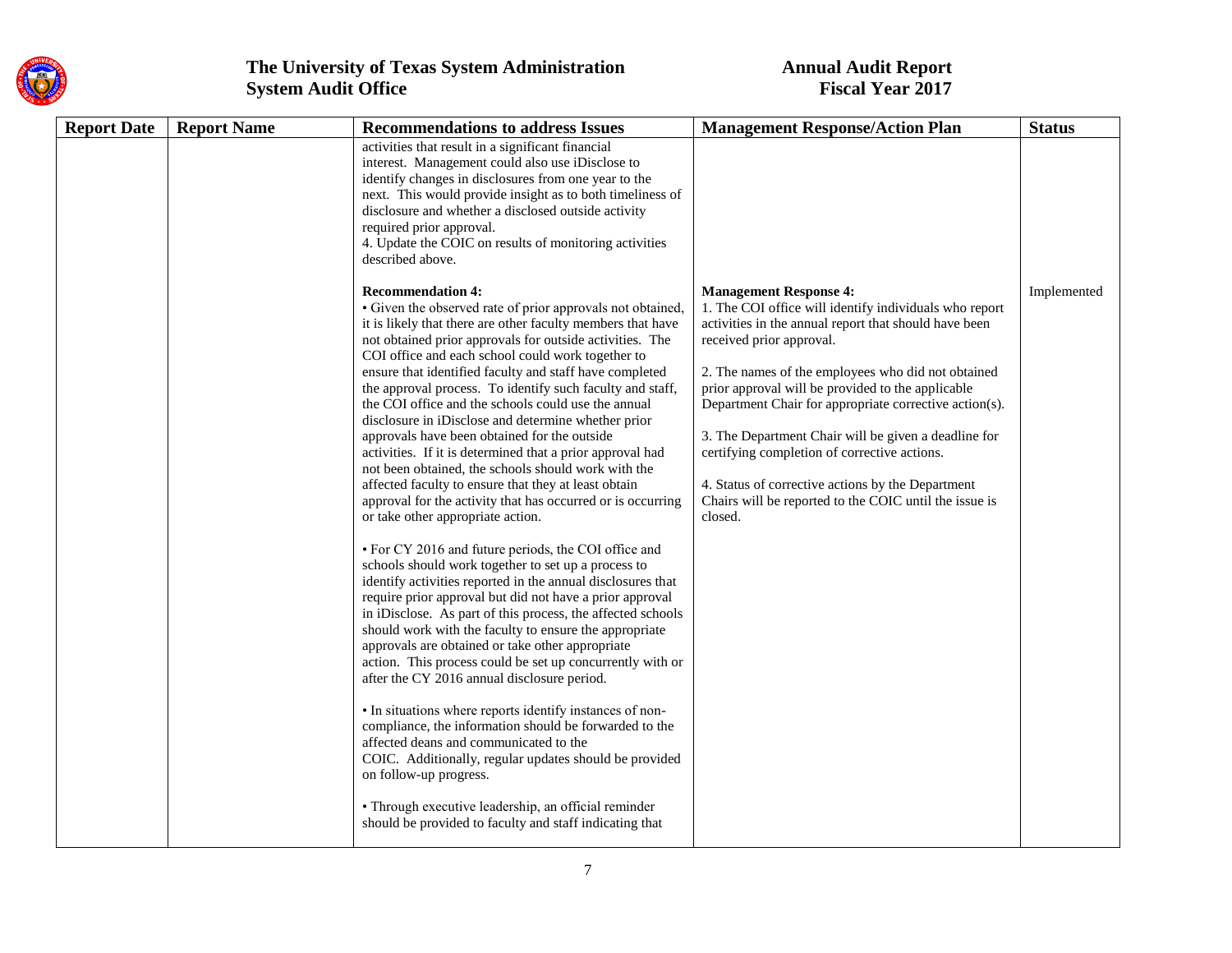

| <b>Report Date</b> | <b>Report Name</b> | <b>Recommendations to address Issues</b>                     | <b>Management Response/Action Plan</b>                    | <b>Status</b> |
|--------------------|--------------------|--------------------------------------------------------------|-----------------------------------------------------------|---------------|
|                    |                    | prior approvals must be obtained before engaging in an       |                                                           |               |
|                    |                    | outside activity that requires prior institutional approval. |                                                           |               |
|                    |                    | • For identified faculty members that fail to seek           |                                                           |               |
|                    |                    | approval for outside activities that require approval,       |                                                           |               |
|                    |                    | management should consider establishing an escalation        |                                                           |               |
|                    |                    | process that includes clear expectations.                    |                                                           |               |
|                    |                    |                                                              | <b>Management Response 5:</b>                             | Implemented   |
|                    |                    | <b>Recommendation 5:</b>                                     | 1. The institutional and research conflict of interest    |               |
|                    |                    | To ensure effective institutional oversight of COI for       | committees were merged in 2014. Our experience is         |               |
|                    |                    | non-research activities, executive management should         | that institutional conflicts, outside of research, are so |               |
|                    |                    | develop an appropriate governance and oversight              | rare that operating a separate committee was not          |               |
|                    |                    | structure. In so doing, executive management could           | practicable. Expanding the membership/expertise of        |               |
|                    |                    | consider the following alternatives:                         | the existing COIC (see bullet #3) would be an             |               |
|                    |                    | • Retain the current research focus of the current COIC      | appropriate solution                                      |               |
|                    |                    | and consider developing a separate COI committee, with       | 2. The COI Manager receives lists from the Office of      |               |
|                    |                    | appropriate membership, whose oversight includes non-        | Institutional Advancement and Office of Technology        |               |
|                    |                    | research related COI that could potentially impact other     | Commercialization to determine institutional COI. In      |               |
|                    |                    | key institutional activities, including procurement and      | the past, the COI Manager compared these lists with       |               |
|                    |                    | patient care. The new committee would need its own           | entities identified on individual disclosures. Only       |               |
|                    |                    | membership and its own administrative support to obtain      | where an outside entity appeared on more than one list    |               |
|                    |                    | the information needed for effective institutional           | (overlap) was the issue forwarded to the COI              |               |
|                    |                    | oversight. If this option is selected, the COIC may need     | Committee for review. In the future, we will provide      |               |
|                    |                    | to be renamed and COI policies contained within the          | the information to the COIC and allow them to identify    |               |
|                    |                    | HOP would need to be updated.                                | any potential institutional COI that requires             |               |
|                    |                    | • Retain the oversight responsibility of the current COIC    | management.                                               |               |
|                    |                    | and include COI related to non-research activities. If the   | 3. We will evaluate our membership and look to add        |               |
|                    |                    | current COIC adds this oversight responsibility, then the    | member from other key institutional activities,           |               |
|                    |                    | COI office may need additional resources to effectively      | including procurement and patient care.                   |               |
|                    |                    | monitor and facilitate management of non-research            |                                                           |               |
|                    |                    | related COI. To minimize the need for additional             |                                                           |               |
|                    |                    | resources, participation by the schools and departments      |                                                           |               |
|                    |                    | would be needed. This would require establishing clear       |                                                           |               |
|                    |                    | lines of communication, coordination, responsibilities,      |                                                           |               |
|                    |                    | and authority between the schools and departments and        |                                                           |               |
|                    |                    | the COIC.                                                    | <b>Management Response 6:</b>                             | Implemented   |
|                    |                    | <b>Recommendation 6:</b>                                     | 1. Unlike other federally mandated committees (e.g.,      |               |
|                    |                    | Management should seek opportunities to improve              | Institutional Review Board), there are no regulations     |               |
|                    |                    | committee meeting attendance. Given the busy                 | governing the quorum requirements for the COIC            |               |
|                    |                    | schedules of volunteer members, meetings held via            | meetings. Even committees such as the IRB are             |               |
|                    |                    | teleconference, video conference, or a web-based             | allowed to approve a subset of official business by an    |               |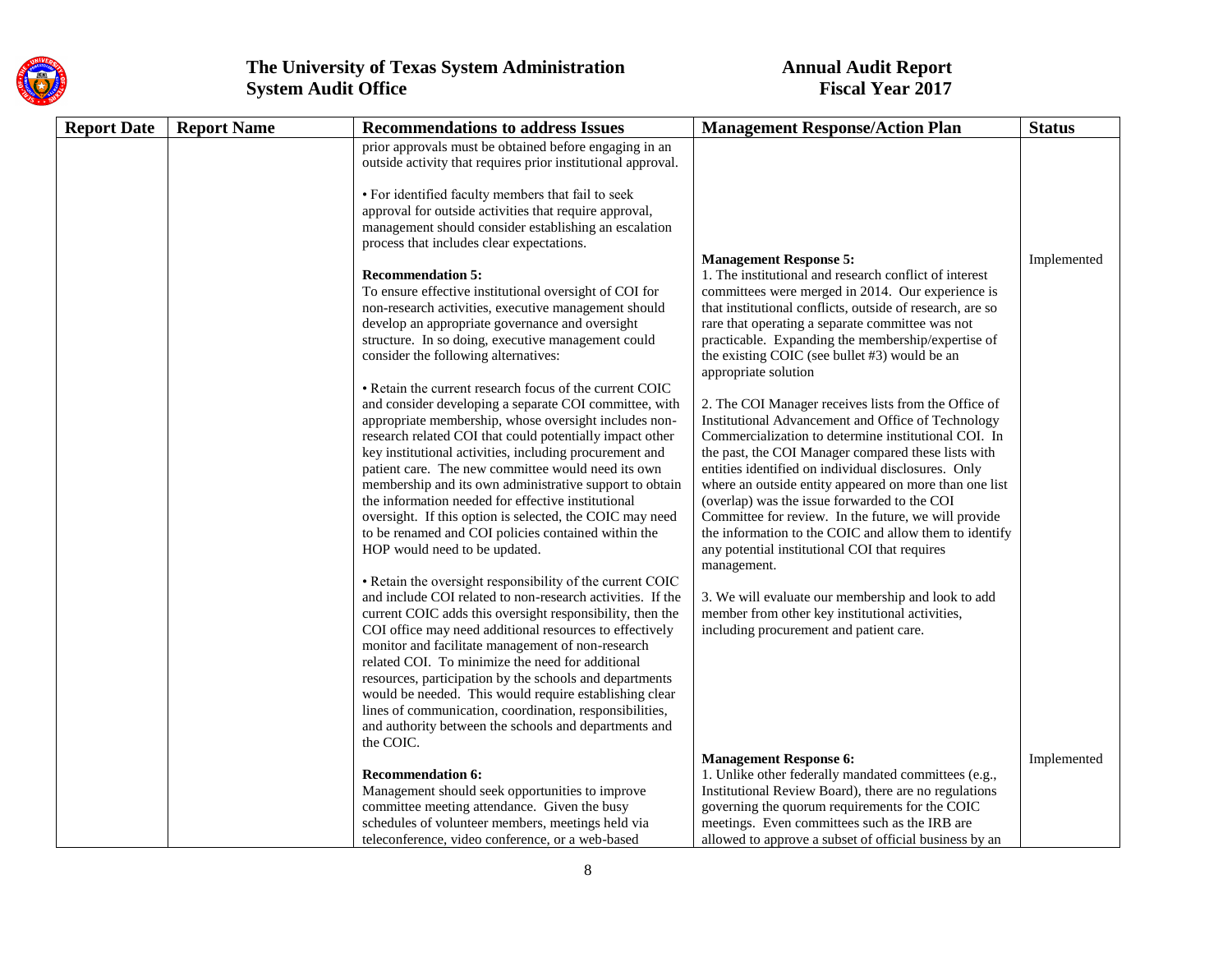

| <b>Report Date</b> | <b>Report Name</b> | <b>Recommendations to address Issues</b>                           | <b>Management Response/Action Plan</b>                  | <b>Status</b> |
|--------------------|--------------------|--------------------------------------------------------------------|---------------------------------------------------------|---------------|
|                    |                    | meeting should be considered. The COIC should also                 | expedited review process (where one member              |               |
|                    |                    | establish a minimum number of live, in-person                      | approves on behalf of the committee). Nevertheless, to  |               |
|                    |                    | meetings. The COIC should not vote on approval of a                | increase attendance, we will provide the opportunity to |               |
|                    |                    | research or institutional management plans if a quorum is          | attend the COIC meetings via teleconference.            |               |
|                    |                    | not present. Email votes should not occur as it does not           |                                                         |               |
|                    |                    | permit deliberation of a quorum of members. If a timely            | 2. Prior to CY2015, the COIC met only as needed. In     |               |
|                    |                    | vote is necessary, the COIC could, with the assistance of          | 2015, the change to monthly meetings put a strain on    |               |
|                    |                    | the COI office, convene a meeting via teleconference,              | our membership that resulted in our limited use of      |               |
|                    |                    | video conference, or a web-based meeting to deliberate             | email voting out of necessity. We no longer use email   |               |
|                    |                    | and vote on a proposed management plan. Minutes for                | voting.                                                 |               |
|                    |                    | such a meeting should be documented and retained as                |                                                         |               |
|                    |                    | evidence of action taken by the COIC.                              | <b>Management Response 7:</b>                           | Implemented   |
|                    |                    | <b>Recommendation 7:</b>                                           | 1. The Knowledge Center (KC) functionality has been     |               |
|                    |                    | To ensure covered individuals receive required COI                 | corrected.                                              |               |
|                    |                    | training, management should:                                       |                                                         |               |
|                    |                    |                                                                    | 2. All new employees must complete COI training in      |               |
|                    |                    | • Ensure that the individuals identified from the audit            | KC. The error in our process to add new employees       |               |
|                    |                    | complete the required COI training. Review internal                | has been corrected.                                     |               |
|                    |                    | records to determine whether there are any other covered           |                                                         |               |
|                    |                    | individuals that require COI training and ensure that              | 3. Since the audit, over 6,100 employees have           |               |
|                    |                    | those covered individuals receive training.                        | completed initial or continuing COI education.          |               |
|                    |                    |                                                                    |                                                         |               |
|                    |                    | • Develop and implement a process to ensure that                   | 4. Reports of COIC training monitoring activities will  |               |
|                    |                    | covered individuals are completing COI training required           | be provided to the COIC and elevated as needed.         |               |
|                    |                    | by institutional policy.                                           |                                                         |               |
|                    |                    |                                                                    |                                                         |               |
|                    |                    | • Ensure that the Knowledge Center's automatic                     |                                                         |               |
|                    |                    | notification functionality is restored and working as<br>intended. |                                                         |               |
|                    |                    |                                                                    |                                                         |               |
|                    |                    | • Establish a process to monitor completion of training of         |                                                         |               |
|                    |                    | required of individuals.                                           |                                                         |               |
|                    |                    |                                                                    |                                                         |               |
|                    |                    | • Implement a process to validate whether a new                    |                                                         |               |
|                    |                    | employee that is transferring an award from a UT                   |                                                         |               |
|                    |                    | institution has completed COI training. Short of that, all         |                                                         |               |
|                    |                    | new employees should complete COI training concurrent              |                                                         |               |
|                    |                    | with or soon after arrival on campus.                              |                                                         |               |
|                    |                    |                                                                    |                                                         |               |
|                    |                    | • Report results of training monitoring activities to the          |                                                         |               |
|                    |                    | COIC as the COIC could help ensure that timely                     |                                                         |               |
|                    |                    | corrective action is taken, if needed.                             |                                                         |               |
|                    |                    |                                                                    | <b>Management Response 8:</b>                           | Implemented   |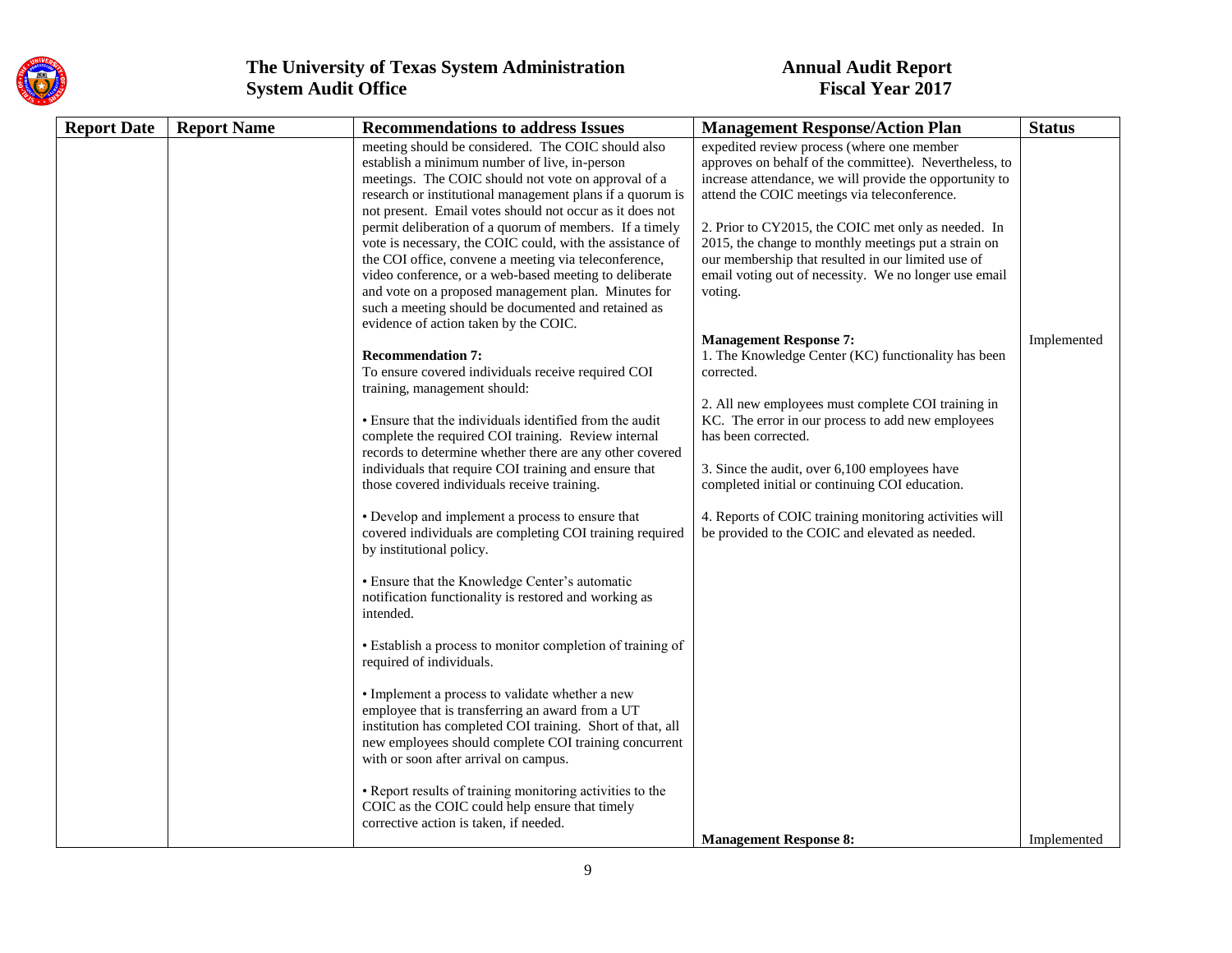

| <b>Report Date</b> | <b>Report Name</b>                                                                                                 | <b>Recommendations to address Issues</b>                                                                                                                                                                                                                                                                                                                                                                                                                                                                                                                                                                                                                                                | <b>Management Response/Action Plan</b>                                                                                                                                                                                                                                                                                                                                                                                                                                                                                                                                                                                                                                                                                                                                                                        | <b>Status</b>                |
|--------------------|--------------------------------------------------------------------------------------------------------------------|-----------------------------------------------------------------------------------------------------------------------------------------------------------------------------------------------------------------------------------------------------------------------------------------------------------------------------------------------------------------------------------------------------------------------------------------------------------------------------------------------------------------------------------------------------------------------------------------------------------------------------------------------------------------------------------------|---------------------------------------------------------------------------------------------------------------------------------------------------------------------------------------------------------------------------------------------------------------------------------------------------------------------------------------------------------------------------------------------------------------------------------------------------------------------------------------------------------------------------------------------------------------------------------------------------------------------------------------------------------------------------------------------------------------------------------------------------------------------------------------------------------------|------------------------------|
|                    |                                                                                                                    | <b>Recommendation 8:</b><br>The COI office has begun a process to monitor COI<br>being managed. To strengthen this monitoring process,<br>we recommend that the COI office:<br>• Ensure that all faculty members with active<br>management plans complete their annual disclosures and<br>review these disclosures and validate their accuracy.<br>• Periodically update the COIC on its monitoring<br>activities of COI management plans, including whether<br>faculty members have met key provisions in their<br>respective management plans. Updates to the COIC can<br>occur at pre-determined points during the year or after<br>the anniversary date of active management plans. | 1. The COI Manager will monitor all active<br>management plans on an annual basis. Monitoring<br>will include ensuring that all faculty with plans<br>complete their annual disclosure and validate their<br>accuracy.<br>2. The COI Manager will monitor conflicts disclosed<br>to PHS agencies and report these issues to the COIC.<br>3. The COI Manager will report the findings of<br>monitoring activities to the COIC.                                                                                                                                                                                                                                                                                                                                                                                 |                              |
|                    |                                                                                                                    | • Update the COIC on conflicts disclosed to Public<br>Health Service (PHS) agencies that require annual<br>disclosures of conflicts that can affect the design or<br>conduct of PHS funded research.                                                                                                                                                                                                                                                                                                                                                                                                                                                                                    |                                                                                                                                                                                                                                                                                                                                                                                                                                                                                                                                                                                                                                                                                                                                                                                                               |                              |
| 11/2/16            | Oil Royalties from Selected<br>Leases Operated by Devon<br><b>Energy Production Company</b><br>on University Lands | The report contains confidential information and is not subject to the disclosure requirements of the Texas Public Information Act,<br>based on the Texas Education Code Section 66.81. Specific results of the audit were provided to University Lands and appropriate<br>members of UT System management.                                                                                                                                                                                                                                                                                                                                                                             |                                                                                                                                                                                                                                                                                                                                                                                                                                                                                                                                                                                                                                                                                                                                                                                                               |                              |
| 12/08/16           | Joint Admission Medical<br>Program (JAMP) Audit                                                                    | Although no material misstatements were identified during the audit, opportunities for enhancement were identified and<br>communicated verbally to department management to improve the efficiency, accuracy, and timeliness of entries in the accounting<br>system and during financial statement preparation.                                                                                                                                                                                                                                                                                                                                                                         |                                                                                                                                                                                                                                                                                                                                                                                                                                                                                                                                                                                                                                                                                                                                                                                                               |                              |
| 12/21/16           | UTIMCO Travel and<br><b>Entertainment Expenses</b><br>Audit                                                        | <b>Recommendation 1:</b><br>To reduce the risk of an actual or perceived conflict of<br>interest, UTIMCO management should:<br>-Clearly document the business purpose for<br>entertainment or recreation events sponsored by current<br>and prospective investment partners or business<br>associates, why participation in the event is in the best<br>interest of the funds managed by UTIMCO; and<br>-Require review and approval by the CCO for third-party<br>paid travel and entertainment expenses, in addition to the<br>CEO's review and approval, to ensure such expenses are<br>ordinary and necessary.                                                                      | Management Response 1: Staff will consult with the<br>Chairman of the UTIMCO Audit & Ethics Committee<br>to provide additional clarity related to entertainment or<br>recreation events and provide additional guidelines for<br>approving third-party paid travel and business-related<br>entertainment expenses paid by current or prospective<br>investment partner or business associate. Staff will<br>also require CCO approval for entertainment or<br>recreation events that, in the opinion of the CEO, may<br>be perceived as elaborate entertainment events such as<br>ski trips, hunting trips, or stays at expensive resorts.<br>The CCO will also continue to review a sample of all<br>travel and entertainment events as part of her quarterly<br>compliance review of conflicts of interest. | Follow-up to<br>be performed |
|                    |                                                                                                                    | <b>Recommendation 2:</b><br>UTIMCO management should:                                                                                                                                                                                                                                                                                                                                                                                                                                                                                                                                                                                                                                   | <b>Management Response 2:</b>                                                                                                                                                                                                                                                                                                                                                                                                                                                                                                                                                                                                                                                                                                                                                                                 | Implemented                  |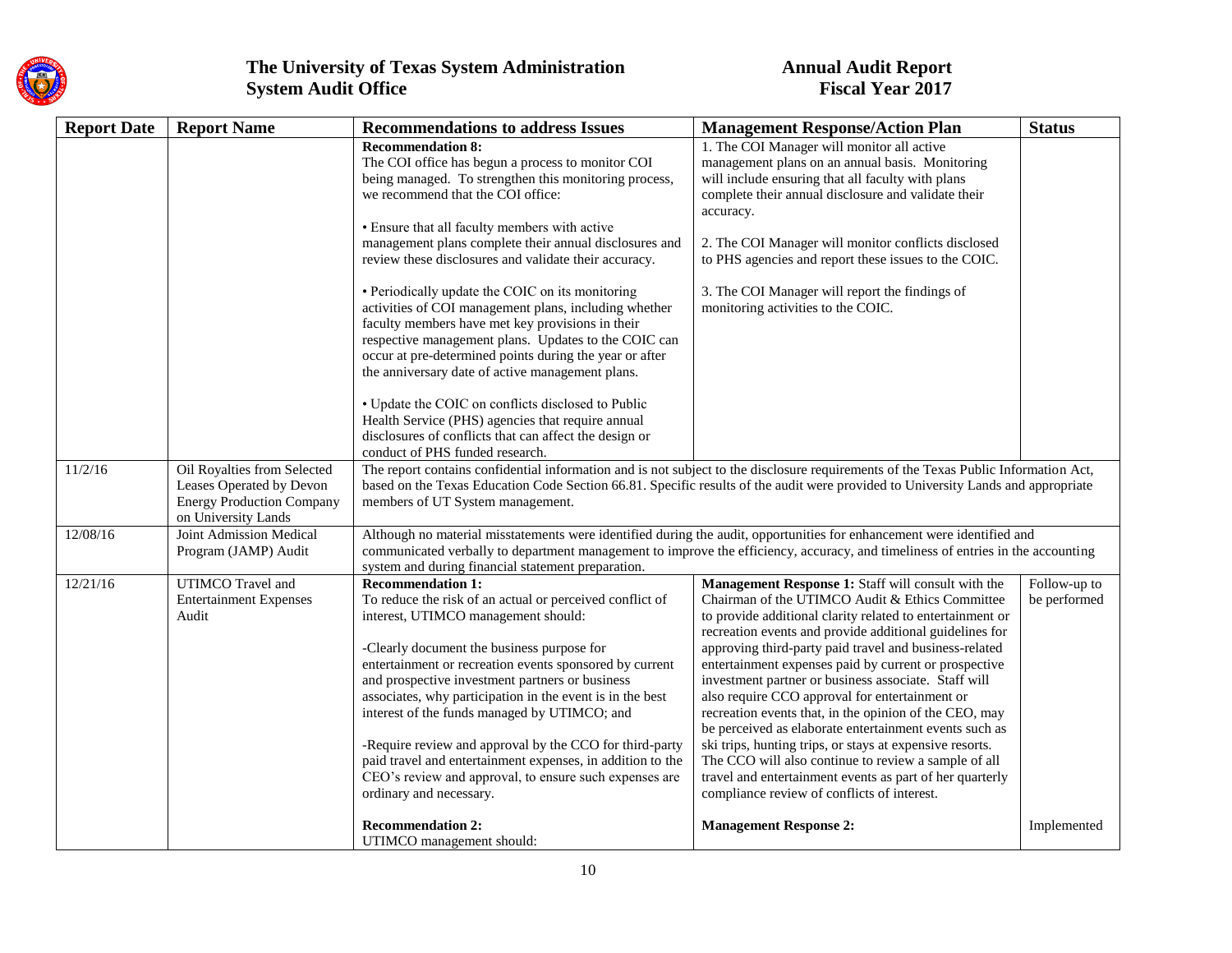

| <b>Report Date</b> | <b>Report Name</b>                                                          | <b>Recommendations to address Issues</b>                                                                                                                                                                                                                                                                                                                                                                                                                                                                                                                                                                                                                                                                                                                                                                                                                                                                                                                                                                                                                                                                                                                                                                                                            | <b>Management Response/Action Plan</b>                                                                                                                                                                                                                                                                                                                                                                                                                                                                                                                                                                                                                                                                                                                                                                                                                                                                 | <b>Status</b>                |
|--------------------|-----------------------------------------------------------------------------|-----------------------------------------------------------------------------------------------------------------------------------------------------------------------------------------------------------------------------------------------------------------------------------------------------------------------------------------------------------------------------------------------------------------------------------------------------------------------------------------------------------------------------------------------------------------------------------------------------------------------------------------------------------------------------------------------------------------------------------------------------------------------------------------------------------------------------------------------------------------------------------------------------------------------------------------------------------------------------------------------------------------------------------------------------------------------------------------------------------------------------------------------------------------------------------------------------------------------------------------------------|--------------------------------------------------------------------------------------------------------------------------------------------------------------------------------------------------------------------------------------------------------------------------------------------------------------------------------------------------------------------------------------------------------------------------------------------------------------------------------------------------------------------------------------------------------------------------------------------------------------------------------------------------------------------------------------------------------------------------------------------------------------------------------------------------------------------------------------------------------------------------------------------------------|------------------------------|
|                    |                                                                             | -Standardize how employees document the justification<br>for instances in which hotel expenses exceed allowed<br>rates. Management should also ensure that these<br>documentation requirements are clearly defined in its<br>travel policies.<br>-Establish internal controls and procedures to ensure that<br>all required documentation for entertainment expenses is<br>retained.                                                                                                                                                                                                                                                                                                                                                                                                                                                                                                                                                                                                                                                                                                                                                                                                                                                                | Management will continue to train Staff on<br>documentation related to hotel expenses exceeding<br>allowable rates.<br>Based on the Audit Office's recommendation in 2015,<br>UTIMCO developed and implemented the Business-<br>Related Entertainment Expenses Guidelines, effective<br>December 31, 2015. Management will continue to<br>train Staff related to all policies, procedures and<br>guidelines. In addition to annual training,<br>Management has implemented extensive new hire<br>training in this area and will continue to explore ways<br>to train and educate Staff on these policies, procedures<br>and guidelines.                                                                                                                                                                                                                                                                |                              |
| 01/13/17           | UTS142.1 Account<br>Reconciliations &<br>Subcertifications FY 2016<br>Audit | <b>Recommendation 1:</b><br>The Controller's Office should:<br>- Improve its tracking methods to provide more effective<br>identification of individuals who participate in the<br>reconciliation process but lack required training;<br>including those individuals who have not yet completed<br>PeopleSoft reconciliation training. Such methods could<br>include requiring each office to provide a mid-year<br>confirmation of cost centers and responsible reconcilers,<br>reviewers, and approvers.<br>- Coordinate with the applicable offices to ensure that all<br>individuals currently involved in the reconciliation<br>process receive training. Because executive officers can<br>be involved in approval of reconciliations and<br>subcertifications, the Controller's Office should consider<br>providing a targeted approval-level training during a<br>regularly scheduled executive officer meeting.<br>- Consider developing more comprehensive training<br>tailored to address areas identified as challenging for<br>reconcilers. This may include offering a more interactive<br>learning opportunity, especially for offices in remote<br>locations, or specialized training for offices that have<br>unique transactions. | <b>Management Response 1:</b><br>The Office of the Controller will design an online<br>training utilizing the Learning Zone which maintains a<br>database of individuals participating in<br>training. Training will be expanded to include how to<br>use and document reconciliation support documents in<br>Content Navigator. Specific Excel on-line training<br>courses will be recommended in the training module to<br>participants to compliment skills needed for the<br>reconciliation process.<br>An executive overview of the reconciliation process<br>will be offered during a regularly scheduled Executive<br>Officer Meeting in order ensure that Executive<br>Officers have received training.<br>A mid-year notice will be sent to Department Heads<br>reminding them of their responsibility to ensure that<br>reconciliation preparers and reviewers receive required<br>training. | Follow-up to<br>be performed |
|                    |                                                                             | <b>Recommendation 2:</b>                                                                                                                                                                                                                                                                                                                                                                                                                                                                                                                                                                                                                                                                                                                                                                                                                                                                                                                                                                                                                                                                                                                                                                                                                            | <b>Management Response 2:</b>                                                                                                                                                                                                                                                                                                                                                                                                                                                                                                                                                                                                                                                                                                                                                                                                                                                                          | Implemented                  |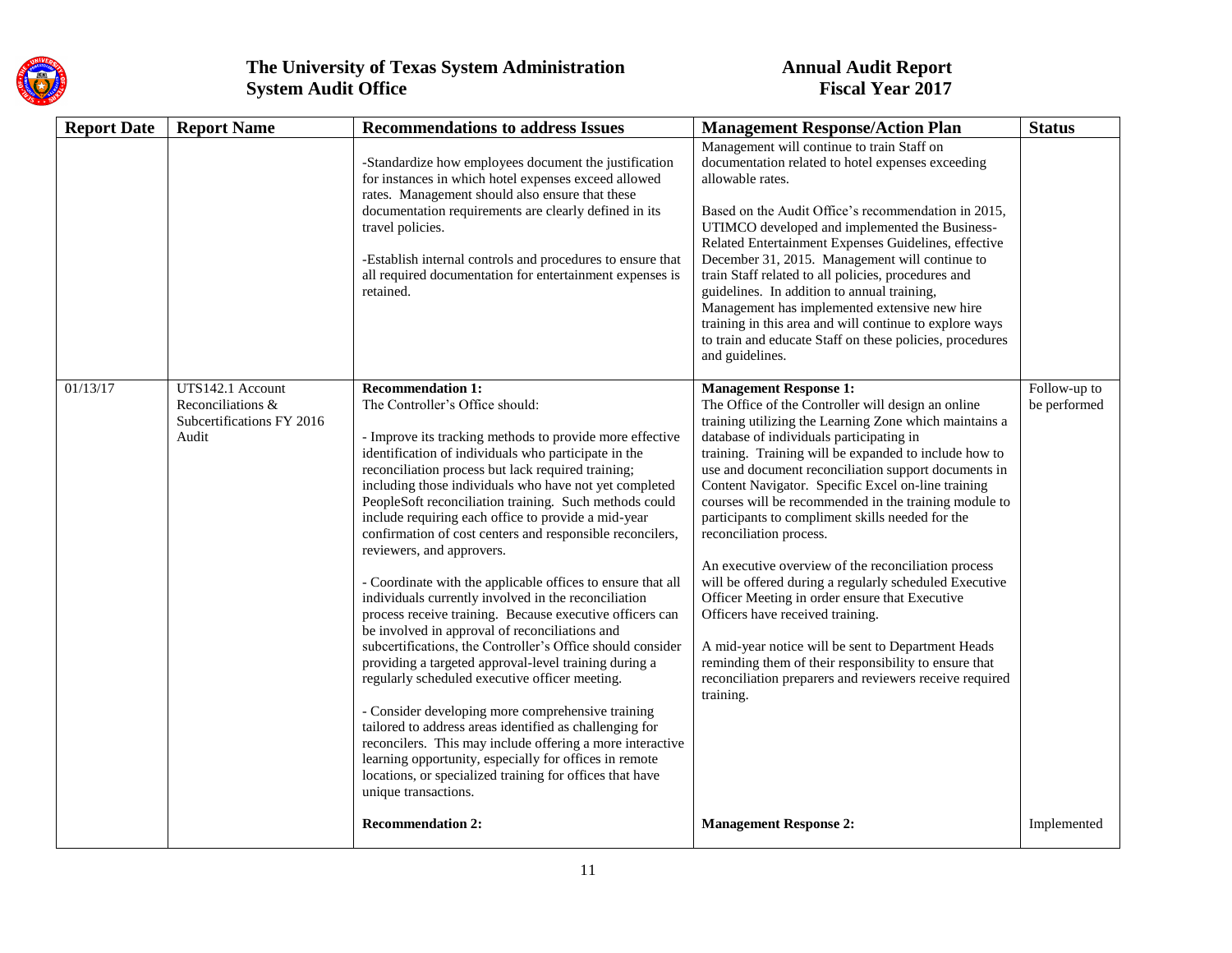

| <b>Report Date</b> | <b>Report Name</b> | <b>Recommendations to address Issues</b>                                                                          | <b>Management Response/Action Plan</b>                                                                  | <b>Status</b> |
|--------------------|--------------------|-------------------------------------------------------------------------------------------------------------------|---------------------------------------------------------------------------------------------------------|---------------|
|                    |                    | Innovation and Strategic Investment should ensure that                                                            | The office has created a training tracker, which                                                        |               |
|                    |                    | all individuals involved in the reconciliation process                                                            | monitors training requirements across functions                                                         |               |
|                    |                    | attend reconciliation training and should notify the                                                              | (including reconciliations). Training has been                                                          |               |
|                    |                    | Controller's Office of any related personnel changes in a                                                         | scheduled with the Office of the Controller for the                                                     |               |
|                    |                    | timely manner.                                                                                                    | individual identified through this audit.                                                               |               |
|                    |                    |                                                                                                                   |                                                                                                         | Implemented   |
|                    |                    | <b>Recommendation 3:</b>                                                                                          | <b>Management Response 3:</b>                                                                           |               |
|                    |                    | Strategic Initiatives should ensure that all individuals                                                          | The past year has been full of change—retirement,                                                       |               |
|                    |                    | involved in the reconciliation process attend                                                                     | promotions, replacements, creation of a Project                                                         |               |
|                    |                    | reconciliation training and should notify the Controller's<br>Office of any related personnel changes in a timely | Management Office, assignment of oversight of                                                           |               |
|                    |                    |                                                                                                                   | Quantum Leaps—and OSI has attempted to maintain<br>consistency during the changes. OSI will continue to |               |
|                    |                    | manner.                                                                                                           | work with the Controller's office to ensure that the said                                               |               |
|                    |                    |                                                                                                                   | individuals take the trainings this FY as and when they                                                 |               |
|                    |                    |                                                                                                                   | are offered.                                                                                            |               |
|                    |                    |                                                                                                                   |                                                                                                         | Implemented   |
|                    |                    | <b>Recommendation 4:</b>                                                                                          | <b>Management Response 4:</b>                                                                           |               |
|                    |                    | Systemwide Information Services should ensure that all                                                            | Controller's office has been contacted to inquire about                                                 |               |
|                    |                    | individuals involved in the reconciliation process attend                                                         | training. In reviewing the past training, we look                                                       |               |
|                    |                    | reconciliation training and should notify the Controller's                                                        | forward to improved quality and clarity in any next                                                     |               |
|                    |                    | Office of any related personnel changes in a timely                                                               | generation of such training.                                                                            |               |
|                    |                    | manner.                                                                                                           |                                                                                                         |               |
|                    |                    |                                                                                                                   |                                                                                                         | Implemented   |
|                    |                    | <b>Recommendation 5:</b>                                                                                          | <b>Management Response 5:</b>                                                                           |               |
|                    |                    | TOGI should ensure that all individuals involved in the                                                           | Current staff involved in the reconciliation process                                                    |               |
|                    |                    | reconciliation process attend reconciliation training and                                                         | received training in October 2016. TOGI will ensure                                                     |               |
|                    |                    | should notify the Controller's Office of any related                                                              | that any additional staff that become involved in the<br>process also complete the training.            |               |
|                    |                    | personnel changes in a timely manner.                                                                             |                                                                                                         | Implemented   |
|                    |                    | <b>Recommendation 6:</b>                                                                                          | <b>Management Response 6:</b>                                                                           |               |
|                    |                    | University Lands should ensure that all individuals                                                               | All UL staff who are involved in the reconciliation                                                     |               |
|                    |                    | involved in the reconciliation process attend                                                                     | process will make an effort to complete the                                                             |               |
|                    |                    | reconciliation training and notify the Controller's Office                                                        | reconciliation training.                                                                                |               |
|                    |                    | of any related personnel changes in a timely manner.                                                              |                                                                                                         |               |
|                    |                    |                                                                                                                   |                                                                                                         | Follow-up to  |
|                    |                    | <b>Recommendation 7:</b>                                                                                          | <b>Management Response 7:</b>                                                                           | be performed  |
|                    |                    | As part of the development of the HOP, the Controller's                                                           | Agreed                                                                                                  |               |
|                    |                    | Office should ensure that UT System's cost center                                                                 |                                                                                                         |               |
|                    |                    | reconciliations and segregation of duties expectations are                                                        |                                                                                                         |               |
|                    |                    | clearly documented in the HOP.                                                                                    |                                                                                                         |               |
|                    |                    |                                                                                                                   |                                                                                                         | Implemented   |
|                    |                    | <b>Recommendation 8:</b>                                                                                          | <b>Management Response 8:</b>                                                                           |               |
|                    |                    | Health Affairs should strengthen its review process to                                                            | Given that salaries generally do not vary from month                                                    |               |
|                    |                    | ensure that reconciliations are completed on a monthly                                                            | to month, we found it acceptable to complete salary                                                     |               |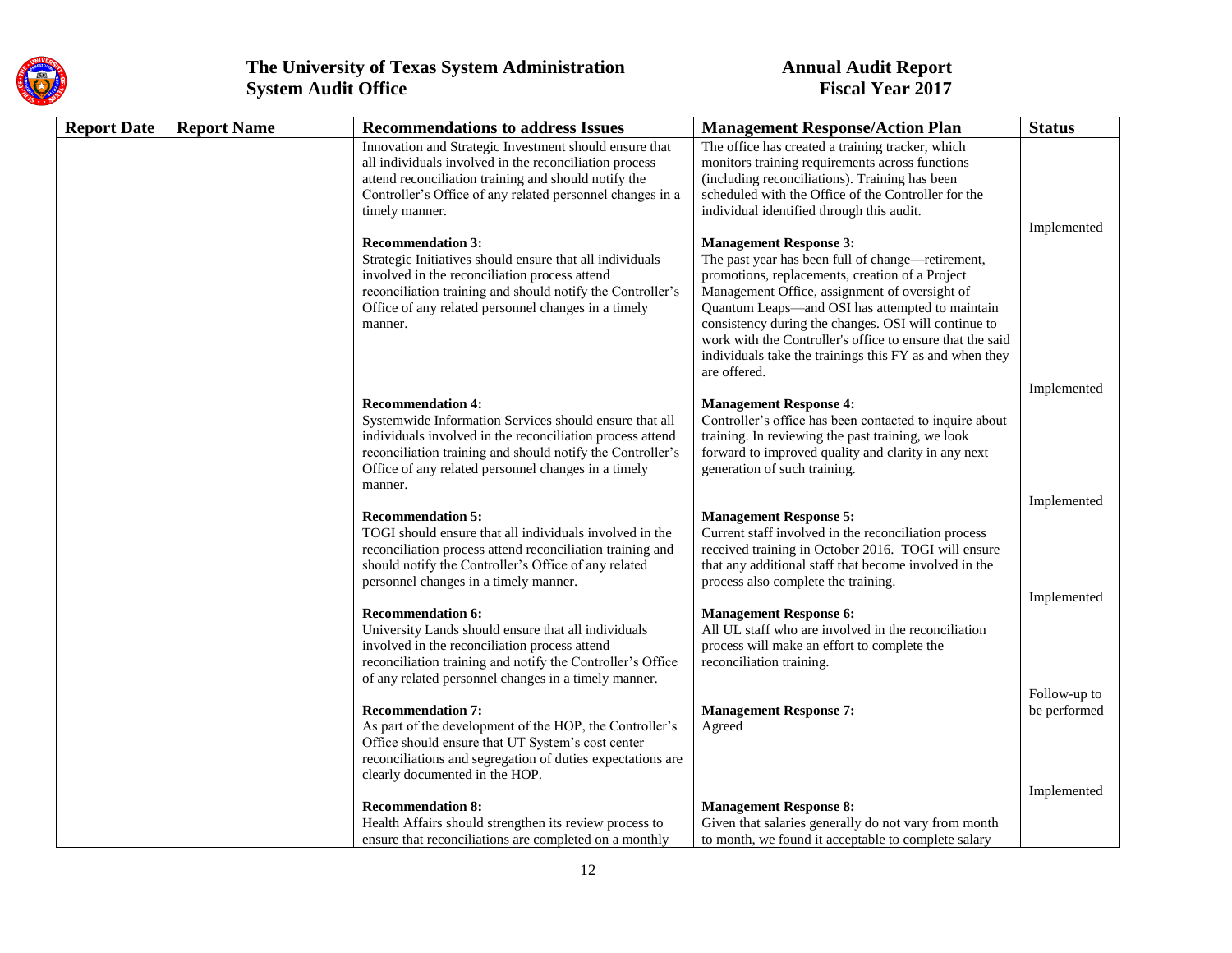

| <b>Report Date</b> | <b>Report Name</b> | <b>Recommendations to address Issues</b>                                                                                                                                                                                                  | <b>Management Response/Action Plan</b>                                                                                                                                                                                                                                                                                                                                                                                                                                                                                 | <b>Status</b>                |
|--------------------|--------------------|-------------------------------------------------------------------------------------------------------------------------------------------------------------------------------------------------------------------------------------------|------------------------------------------------------------------------------------------------------------------------------------------------------------------------------------------------------------------------------------------------------------------------------------------------------------------------------------------------------------------------------------------------------------------------------------------------------------------------------------------------------------------------|------------------------------|
|                    |                    | basis and in a timely manner and that those<br>reconciliations accurately include all applicable<br>transaction activity.                                                                                                                 | reconciliations less frequently. Additionally, project<br>reconciliations presented challenges for our reconcilers<br>due to back office transactions for which it is difficult<br>to find supporting documentation. Moving forward,<br>Health Affairs staff will ensure that reconciliations are<br>completed correctly within two months of the close of<br>the month. We have also requested project specific<br>reconciliation guidance from the Controller's Office to<br>ensure accuracy of our reconciliations. | Implemented                  |
|                    |                    | <b>Recommendation 9:</b><br>Innovation and Strategic Investment should strengthen<br>its review process to ensure that reconciliations are<br>completed in a timely manner and accurately include all<br>applicable transaction activity. | <b>Management Response 9:</b><br>A process has been implemented to ensure that<br>reconciliations are completed correctly within two<br>months of the close of the month. Encumbrances are<br>now reported on a weekly basis (via an office-created<br>Contract/Invoice Dashboard), thus reducing the risk<br>associated with manual error in calculating<br>encumbrance amounts.                                                                                                                                      | Implemented                  |
|                    |                    | <b>Recommendation 10:</b><br>Strategic Initiatives should ensure that reconciliations are<br>completed in a timely manner.                                                                                                                | <b>Management Response 10:</b><br>The single reconciliation approved a week late during<br>FY16 was a result of the cumulative effect of the<br>winter holiday break coupled with additional vacation<br>time taken during the month of December. All<br>reconciliations will be completed, dated, and approved<br>within two months of general ledger close.                                                                                                                                                          |                              |
|                    |                    | <b>Recommendation 11:</b><br>Systemwide Information Services should strengthen its<br>review process to ensure that reconciliations are<br>completed in a timely manner and accurately include all<br>applicable transaction activity.    | <b>Management Response 11:</b><br>Formulas that caused the February problem noted have<br>been confirmed and to the best of memory, the cited<br>issue (spreadsheet error) was corrected prior to<br>preparation of the next month's reconciliation.<br>Management agrees that the reconciliation should<br>accurately note the date of the reconciliation to make it<br>clear that the reconciliation is timely.                                                                                                      | Implemented                  |
|                    |                    | <b>Recommendation 12:</b><br>TOGI should strengthen its review process to ensure that<br>reconciliations are completed in a timely manner and<br>accurately include all applicable transaction activity.                                  | <b>Management Response 12:</b><br>TOGI staff was unaware of any reconciliation and<br>subcertification responsibilities until we were made<br>aware in mid-October by UT System<br>Administration. TOGI staff was trained in October                                                                                                                                                                                                                                                                                   | Follow-up to<br>be performed |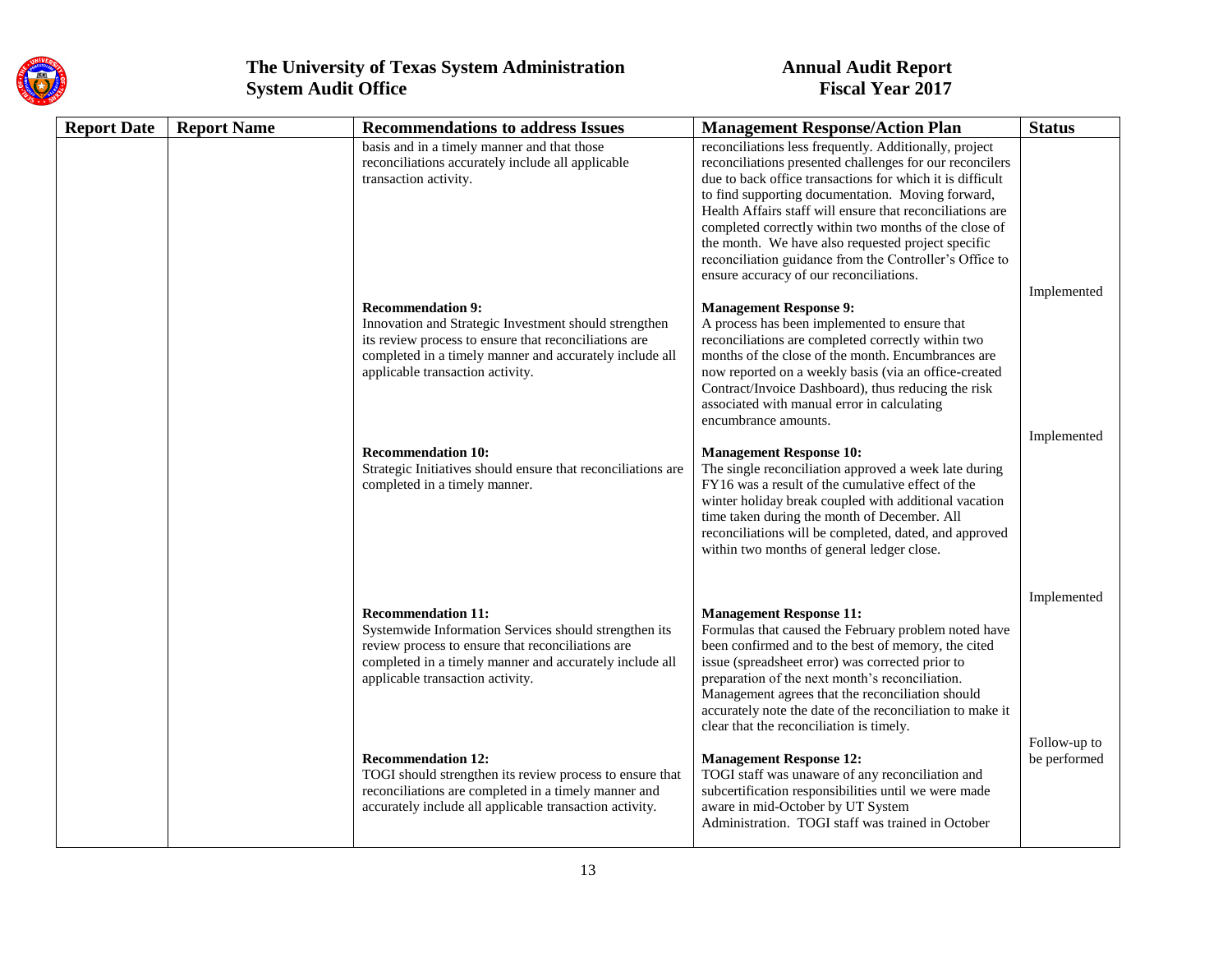

| <b>Report Date</b> | <b>Report Name</b>                                      | <b>Recommendations to address Issues</b>                                                                                                                                                                                                                                                                  | <b>Management Response/Action Plan</b>                                                                                                                                                                                                                                                                                                                                                                                                            | <b>Status</b>                               |
|--------------------|---------------------------------------------------------|-----------------------------------------------------------------------------------------------------------------------------------------------------------------------------------------------------------------------------------------------------------------------------------------------------------|---------------------------------------------------------------------------------------------------------------------------------------------------------------------------------------------------------------------------------------------------------------------------------------------------------------------------------------------------------------------------------------------------------------------------------------------------|---------------------------------------------|
|                    |                                                         | <b>Recommendation 13:</b><br>University Lands should strengthen its review process to<br>ensure that reconciliations are completed in a timely<br>manner and that all discrepancies are adequately<br>resolved.                                                                                           | and thereafter both processes were completed in a<br>timely manner.<br><b>Management Response 13:</b><br>UL Staff will make an effort to complete all<br>reconciliations in a timely manner and will investigate<br>any PeopleSoft discrepancies until the issues are<br>resolved.                                                                                                                                                                | Follow-up to<br>be performed<br>Implemented |
|                    |                                                         | <b>Recommendation 14:</b><br>The Controller's Office should develop a method to<br>communicate reconciliation responsibilities for new cost<br>centers and projects to responsible offices in a timely<br>manner.<br><b>Recommendation 15:</b>                                                            | <b>Management Response 14:</b><br>The Office of the Controller will amend the existing<br>new cost center email notice to departments to reiterate<br>department cost center/project reconciliation<br>responsibilities.                                                                                                                                                                                                                          | Follow-up to<br>be performed                |
|                    |                                                         | TOGI should ensure that it submits its subcertification<br>letter to the Controller by the established deadline.                                                                                                                                                                                          | <b>Management Response 15:</b><br>TOGI staff was unaware of any reconciliation and<br>subcertification responsibilities until we were made<br>aware in mid-October by UT System<br>Administration. TOGI will ensure that its FY 2017<br>certification is submitted in a timely manner.                                                                                                                                                            |                                             |
| 01/27/17           | Procurement and Contract<br><b>Administration Audit</b> | This audit resulted in no findings which were not already identified and addressed in the Assessment report.                                                                                                                                                                                              |                                                                                                                                                                                                                                                                                                                                                                                                                                                   |                                             |
| 01/30/17           | Office of Employee Benefits<br>Audit                    | This audit contains attorney-client work product and advice conducted as privileged and confidential under the direction of the Office<br>of General Counsel. All communications are privileged and confidential.                                                                                         |                                                                                                                                                                                                                                                                                                                                                                                                                                                   |                                             |
| 02/02/17           | Cloud Computing and<br>Storage Audit                    | <b>Recommendation 1A:</b><br>The Systemwide Information Security Office and<br>Systemwide Information Services should facilitate<br>collaboration among institutions to identify potential<br>methods and tools capable of meeting cloud security<br>policy requirements.                                 | <b>Management Response 1A:</b><br>1) Relevant vendors or experts will be asked to present<br>at the August CISO Council/InfoSec meeting.<br>2) The Systemwide CISO and Systemwide CIO will<br>work to schedule a joint CISO/CIO meeting in the fall,<br>2017, or include in an already scheduled meeting.                                                                                                                                         | Follow-up to<br>be performed                |
|                    |                                                         | <b>Recommendation 1B:</b><br>The Systemwide Information Security Office and UT<br>System Administration Office of Technology and<br>Information Services should identify and implement<br>technical controls designed to safeguard the use of cloud<br>computing and storage by UT System Administration. | <b>Management Response 1B:</b><br>UT System Administration Office of Technology and<br>Information Services will assess how to accomplish<br>the objective with products already owned and/or look<br>at the current market products by June 2017. An action<br>plan will be developed and funding will be sought if<br>necessary. An implementation schedule depends upon<br>the approach selected and a target time frame of 2018<br>is likely. | Follow-up to<br>be performed                |
|                    |                                                         | <b>Recommendation 2:</b>                                                                                                                                                                                                                                                                                  | <b>Management Response 2:</b>                                                                                                                                                                                                                                                                                                                                                                                                                     | Implemented                                 |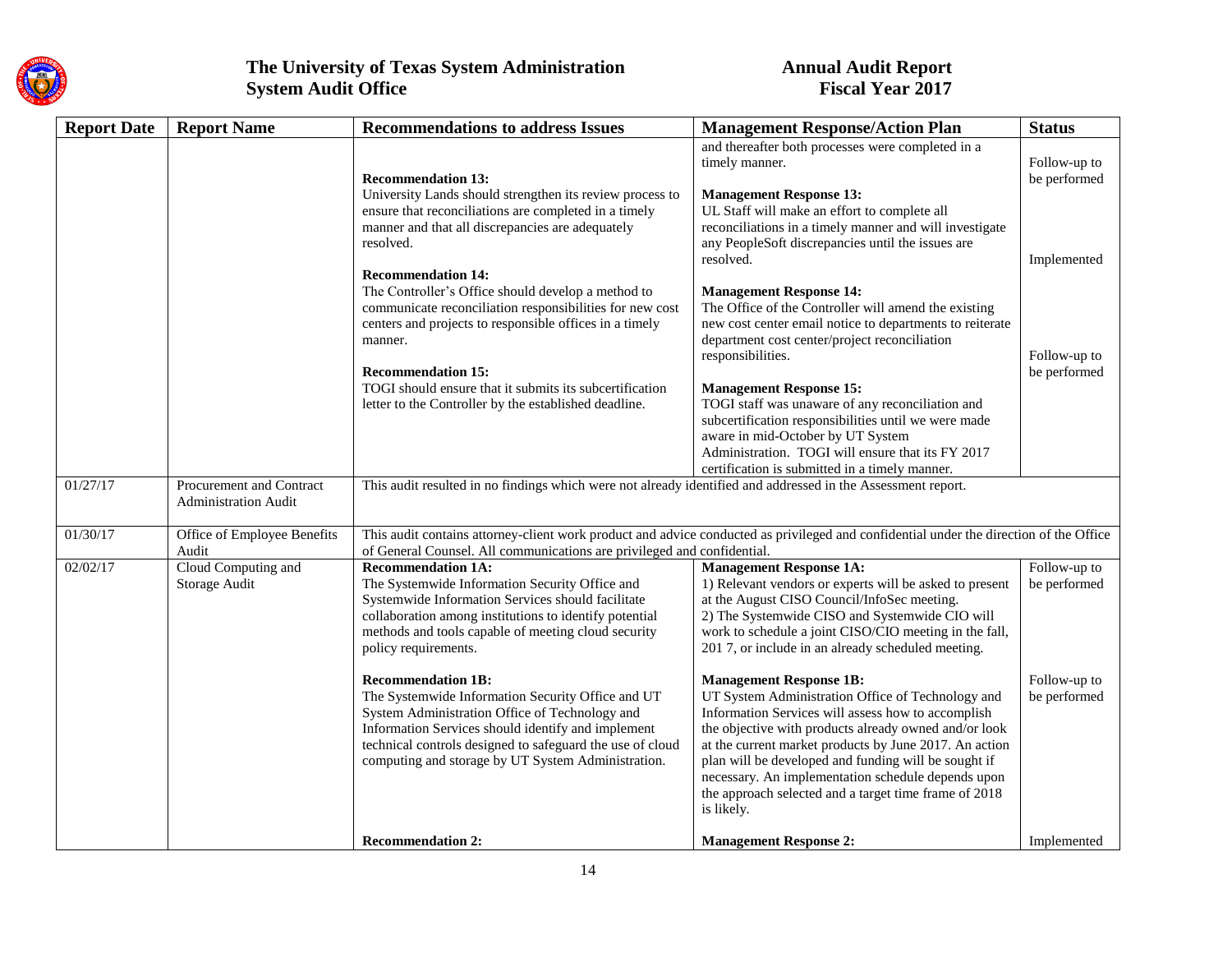

| <b>Report Date</b> | <b>Report Name</b>                | <b>Recommendations to address Issues</b>                                                                                                                                                                                                                                                                                                                                                                                                                         | <b>Management Response/Action Plan</b>                                                                                                                                                                                                                                                                                                                     | <b>Status</b>                |
|--------------------|-----------------------------------|------------------------------------------------------------------------------------------------------------------------------------------------------------------------------------------------------------------------------------------------------------------------------------------------------------------------------------------------------------------------------------------------------------------------------------------------------------------|------------------------------------------------------------------------------------------------------------------------------------------------------------------------------------------------------------------------------------------------------------------------------------------------------------------------------------------------------------|------------------------------|
|                    |                                   | The Systemwide Information Security Office should<br>maintain and publish for employees a list of approved<br>cloud computing and storage services available for use<br>by institutions and System Administration.                                                                                                                                                                                                                                               | 1) Identifying approved IT services is an institutional<br>responsibility as institutions may have different<br>requirements and policies. The purchasing process<br>within each institution helps to<br>enforce compliance.<br>2) UT System Administration will list approved cloud<br>vendors on its website.                                            |                              |
|                    |                                   | <b>Recommendation 3:</b><br>The Systemwide Information Security Office should<br>create and maintain a collaborative process for sharing<br>among institutions the key documents associated with<br>risk assessing and approving cloud computing and<br>storage services. Additionally, the Systemwide<br>Information Security Office should publish the criteria<br>used to determine whether a third-party cloud service<br>provider is considered sanctioned. | <b>Management Response 3:</b><br>1) An informal process is already in place. Plans to<br>formalize the process are in progress.<br>2) Evaluation criteria must be established by each<br>institution's ISO. Evaluation and potential acceptance<br>of risk is the responsibility of the data owner.                                                        | Follow-up to<br>be performed |
|                    |                                   | <b>Recommendation 4:</b><br>The Systemwide Information Security Office should<br>develop additional compliance training to inform users<br>on the appropriate use of cloud services at System<br>Administration.                                                                                                                                                                                                                                                 | <b>Management Response 4:</b><br>Training materials will be created and incorporated<br>into compliance training by the end of FY17.                                                                                                                                                                                                                       | Follow-up to<br>be performed |
| 06/09/17           | UT Austin Jackson Estate<br>Audit | <b>Recommendation 1:</b><br>The Foundation should periodically review and, as<br>necessary, update information in the procedures to<br>accurately reflect current practices.                                                                                                                                                                                                                                                                                     | <b>Management Response 1:</b><br>The Foundation agrees with the recommendation and<br>will review and update procedures annually, or earlier<br>if they experience any organizational change which<br>may impact their processes.                                                                                                                          | Follow-up to<br>be performed |
|                    |                                   | <b>Recommendation 2:</b><br>The Foundation should review current procedures to<br>determine whether the sampling methodology and<br>frequency of reconciliations is appropriate given current<br>risks and available resources. If the Foundation<br>determines that no changes should be made, then the<br>Foundation should ensure that the reconciliations are<br>executed with the frequency required by current policies<br>and procedures.                 | <b>Management Response 2:</b><br>Based on current risks and resources, the Foundation<br>will run their reconciliation reports on a tri-annual<br>basis instead of quarterly, with a focus on a sample of<br>ten properties for Devon, and they will include four<br>additional properties from the other two top producers:<br>ConocoPhillips and Texxol. | Follow-up to<br>be performed |
|                    |                                   | <b>Recommendation 3:</b>                                                                                                                                                                                                                                                                                                                                                                                                                                         | <b>Management Response 3:</b><br>The Foundation agrees with the recommendation and<br>will update decimal information recorded in the                                                                                                                                                                                                                      | Follow-up to<br>be performed |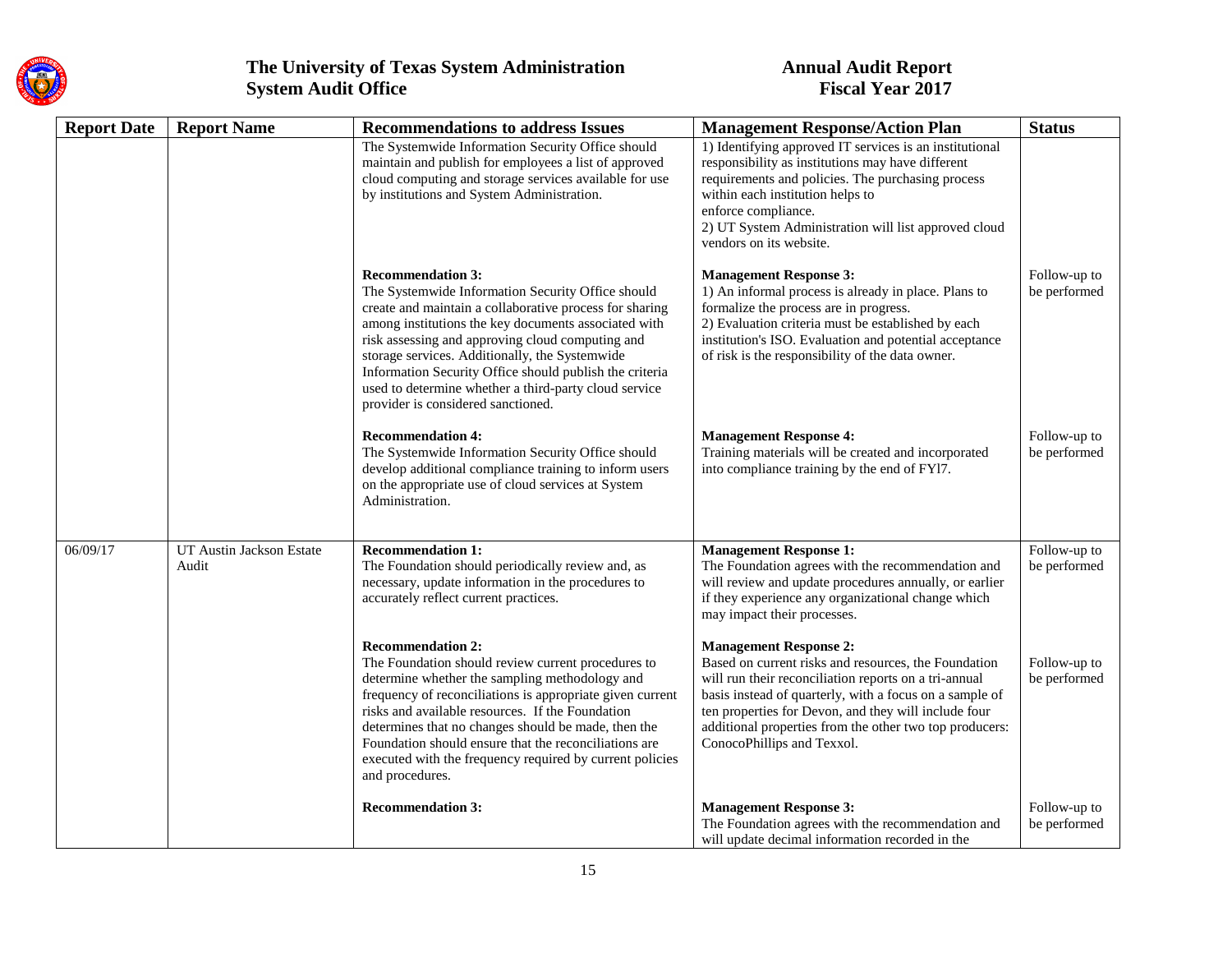

| <b>Report Date</b> | <b>Report Name</b><br><b>Recommendations to address Issues</b> |                                                                                                                                                                                                                                                                                                                                                                                                                                                                                                                                                         | <b>Management Response/Action Plan</b>                                                                                                                                                                                                                                                                                                                                                                                                                                                                                                                                                                                                                                                                   | <b>Status</b>                                                |
|--------------------|----------------------------------------------------------------|---------------------------------------------------------------------------------------------------------------------------------------------------------------------------------------------------------------------------------------------------------------------------------------------------------------------------------------------------------------------------------------------------------------------------------------------------------------------------------------------------------------------------------------------------------|----------------------------------------------------------------------------------------------------------------------------------------------------------------------------------------------------------------------------------------------------------------------------------------------------------------------------------------------------------------------------------------------------------------------------------------------------------------------------------------------------------------------------------------------------------------------------------------------------------------------------------------------------------------------------------------------------------|--------------------------------------------------------------|
|                    |                                                                | The Foundation should enhance its monitoring processes<br>to ensure that royalty decimal interests entered into the<br>database are periodically reviewed and corrected.                                                                                                                                                                                                                                                                                                                                                                                | database to enter, as the new decimal, the sum of all<br>decimals associated with a particular property, instead<br>of considering only one of the decimals documented in<br>the division orders.                                                                                                                                                                                                                                                                                                                                                                                                                                                                                                        |                                                              |
|                    |                                                                | <b>Recommendation 4:</b><br>We recommend that the Foundation enhance its process<br>to ensure all executed division orders are retained.                                                                                                                                                                                                                                                                                                                                                                                                                | <b>Management Response 4:</b><br>The Foundation agrees with this recommendation. The<br>Foundation will request missing division orders and<br>will update decimal information as indicated in the<br>previous recommendation.                                                                                                                                                                                                                                                                                                                                                                                                                                                                           | Follow-up to<br>be performed                                 |
|                    |                                                                | <b>Recommendation 5:</b><br>To ensure compliance with the Uniform Principal and<br>Income Act and to ensure that appropriate amounts are<br>invested in the Jackson Endowment, the Foundation<br>should enhance its reconciliation procedures to ensure all<br>royalty interest payments are deposited in *DEFINE and<br>subsequently transferred to UTIMCO. We also<br>recommend that the Foundation review prior periods<br>outside the audit scope to ensure that all royalty<br>payments were appropriately deposited and transferred to<br>UTIMCO. | <b>Management Response 5:</b><br>The Foundation agrees with the<br>recommendation. They have included additional steps<br>in the reconciliation process (excel file) to examine<br>whether funds are accurately deposited and transferred<br>by Cash Management. They have added in Cognos<br>'Cash Out' data (new) which allows them to look at<br>Cash Management's In/Out transactions. The<br>Foundation will run a reconciliation including the prior<br>fiscal year 2015-16 with their next reconciliation for<br>the fiscal year 2016-17 to investigate potential<br>omissions. In addition, Cash Management is now<br>looking into having these transactions done<br>automatically on their end. | Follow-up to<br>be performed                                 |
|                    |                                                                | <b>Recommendation 6:</b><br>To reduce the risk and administrative burden associated<br>with the manual processing of checks, the Foundation<br>should encourage all operators to pay royalty interests<br>with electronic transactions instead of checks.<br><b>Recommendation 7:</b><br>To reduce administrative burden and unnecessary risk,<br>the Foundation should cease the practice of backing up<br>its data to an external hard drive. The Foundation should                                                                                   | <b>Management Response 6:</b><br>The Foundation agrees with the recommendation and<br>will request direct deposit to all operators offering this<br>option for payment.<br><b>Management Response 7:</b><br>The Foundation agrees with the<br>recommendation. They have eliminated the back-up to<br>external hard drive and have updated the information<br>in DRP.                                                                                                                                                                                                                                                                                                                                     | Follow-up to<br>be performed<br>Follow-up to<br>be performed |
|                    |                                                                | also biennially review and, as necessary, update<br>information in the DRP to accurately reflect current<br>practices.                                                                                                                                                                                                                                                                                                                                                                                                                                  |                                                                                                                                                                                                                                                                                                                                                                                                                                                                                                                                                                                                                                                                                                          |                                                              |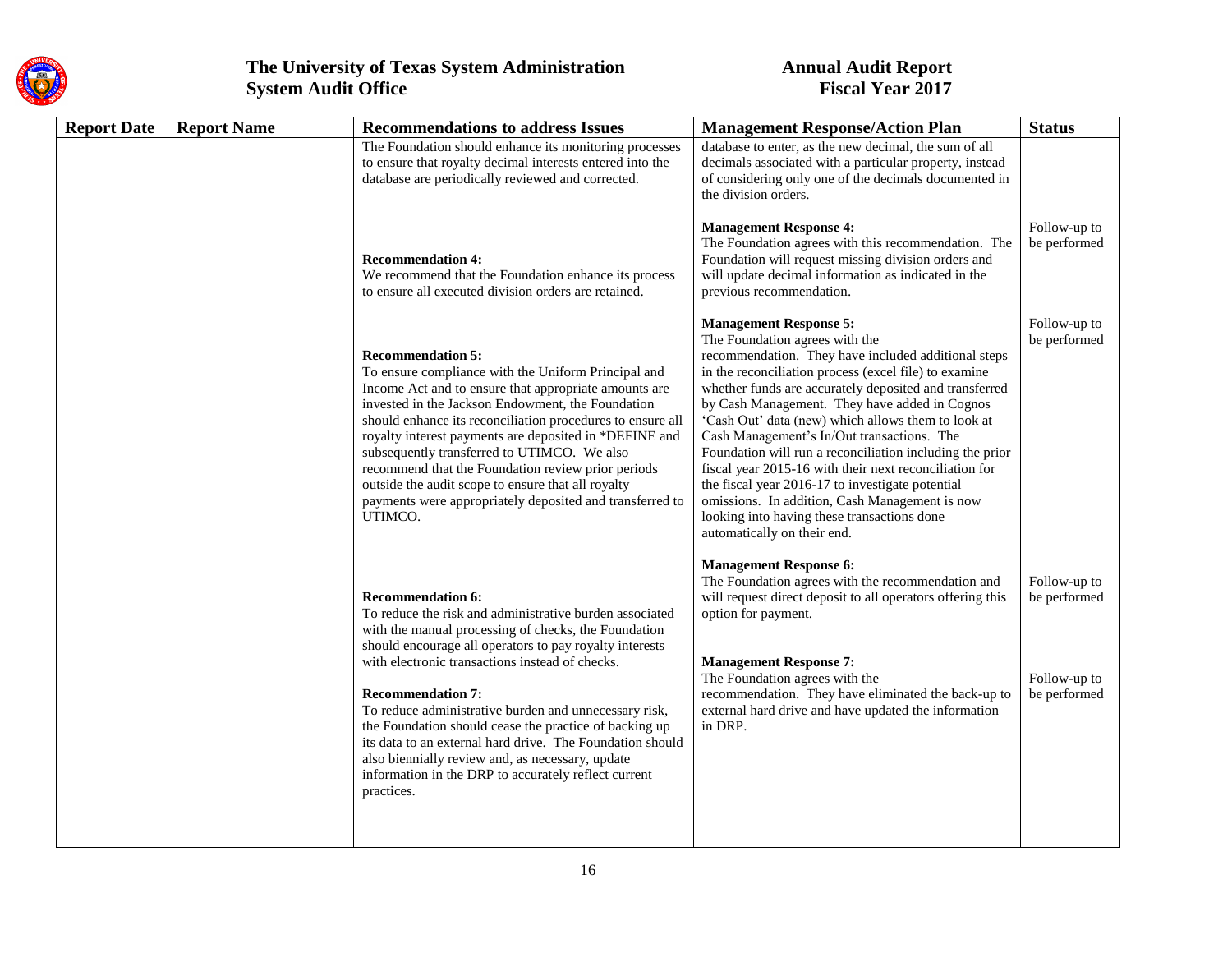

| <b>Report Date</b> | <b>Report Name</b>         | <b>Recommendations to address Issues</b>                                                                                            | <b>Management Response/Action Plan</b> | <b>Status</b> |  |
|--------------------|----------------------------|-------------------------------------------------------------------------------------------------------------------------------------|----------------------------------------|---------------|--|
| 06/09/17           | Gas Leases Operated by     | The report contains confidential information and is not subject to the disclosure requirements of the Texas Public Information Act, |                                        |               |  |
|                    | Devon Energy Production    | based on the Texas Education Code Section 66.81. Specific results of the audit were provided to University Lands and appropriate    |                                        |               |  |
|                    | Company on University      | members of UT System management.                                                                                                    |                                        |               |  |
|                    | Lands FY 2016              |                                                                                                                                     |                                        |               |  |
| 08/18/17           | Supply Chain Alliance GPO  | Sourcing and contract management controls as communicated to us during the accreditation process are in place and working as        |                                        |               |  |
|                    | <b>Accreditation Audit</b> | intended.                                                                                                                           |                                        |               |  |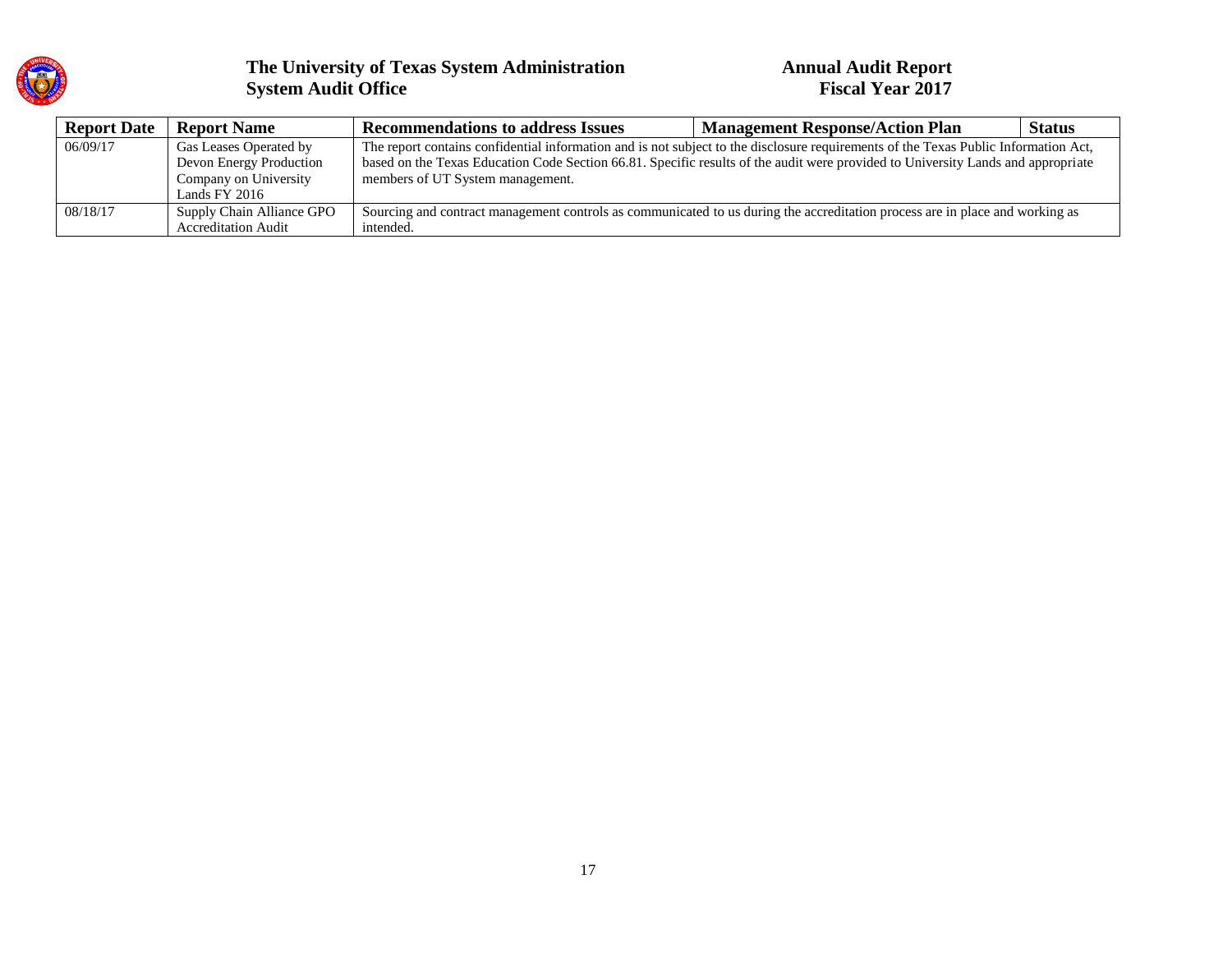

### **III.Consulting Services & Non-audit Services Completed**

| <b>Report</b><br><b>Date</b> | <b>Report Name</b>                                               | <b>High-Level Objectives(s)</b>                                                                                                                                                   | <b>Observations/Results/Recommendations</b>                                                                                                                                                                                                                                  |
|------------------------------|------------------------------------------------------------------|-----------------------------------------------------------------------------------------------------------------------------------------------------------------------------------|------------------------------------------------------------------------------------------------------------------------------------------------------------------------------------------------------------------------------------------------------------------------------|
| 12/22/16                     | <b>OFPC</b> Fee<br>Benchmarking<br>Consulting                    | Benchmark current fee structure<br>with fee structures for similar<br>"basic" project management<br>services offered by private<br>industry and higher education<br>institutions. | None                                                                                                                                                                                                                                                                         |
| 01/17/17                     | <b>UT Arlington NCAA</b><br>Agreed-Upon<br>Procedures            | Perform NCAA Agreed-Upon<br>Procedures on Athletics' SRE                                                                                                                          | None                                                                                                                                                                                                                                                                         |
| 01/17/17                     | UT El Paso NCAA<br>Agreed-Upon<br>Procedures                     | Perform NCAA Agreed-Upon<br>Procedures on Athletics' SRE                                                                                                                          | None                                                                                                                                                                                                                                                                         |
| 01/17/17                     | <b>UT San Antonio</b><br>NCAA Agreed-Upon<br>Procedures          | Perform NCAA Agreed-Upon<br>Procedures on Athletics' SRE                                                                                                                          | None                                                                                                                                                                                                                                                                         |
| 01/17/17                     | <b>UT Rio Grande</b><br>Valley NCAA<br>Agreed-Upon<br>Procedures | Perform NCAA Agreed-Upon<br>Procedures on Athletics' SRE                                                                                                                          | Develop written procedures for the preparation<br>of the Statement of Revenues and Expenses<br>(SRE) and cross train employees.                                                                                                                                              |
| 01/31/17                     | <b>UTMDACC</b><br>Procurement Special<br>Review                  | Identify and assess procurement<br>actions related to development<br>of a select project.                                                                                         | MD Anderson's standard procedures are<br>sufficient to ensure procurements are handled<br>appropriately and in compliance with<br>institution and UT System policies and State<br>procurement law, but were not consistently<br>applied for the project selected for review. |
| 08/17/17                     | Institute of<br>Transformational<br>Learning (ITL)<br>Consulting | Provide accounting of the ITL<br>reserves and review plan of<br>future use of funds and long-<br>term strategy.                                                                   | Past performance has not demonstrated<br>complete reporting to executive management<br>and the board.                                                                                                                                                                        |
| Various                      | <b>Special Reviews</b>                                           | Special investigative reviews<br>conducted at select UT<br>institutions (UTSW,<br>UTMDACC, and UTHSCT)                                                                            | Internal memos issued                                                                                                                                                                                                                                                        |
| Various                      | Procurement<br>Workgroup<br>Consulting $-$ GPO<br>Reviews        | Perform GPO reviews                                                                                                                                                               | Internal memos issued                                                                                                                                                                                                                                                        |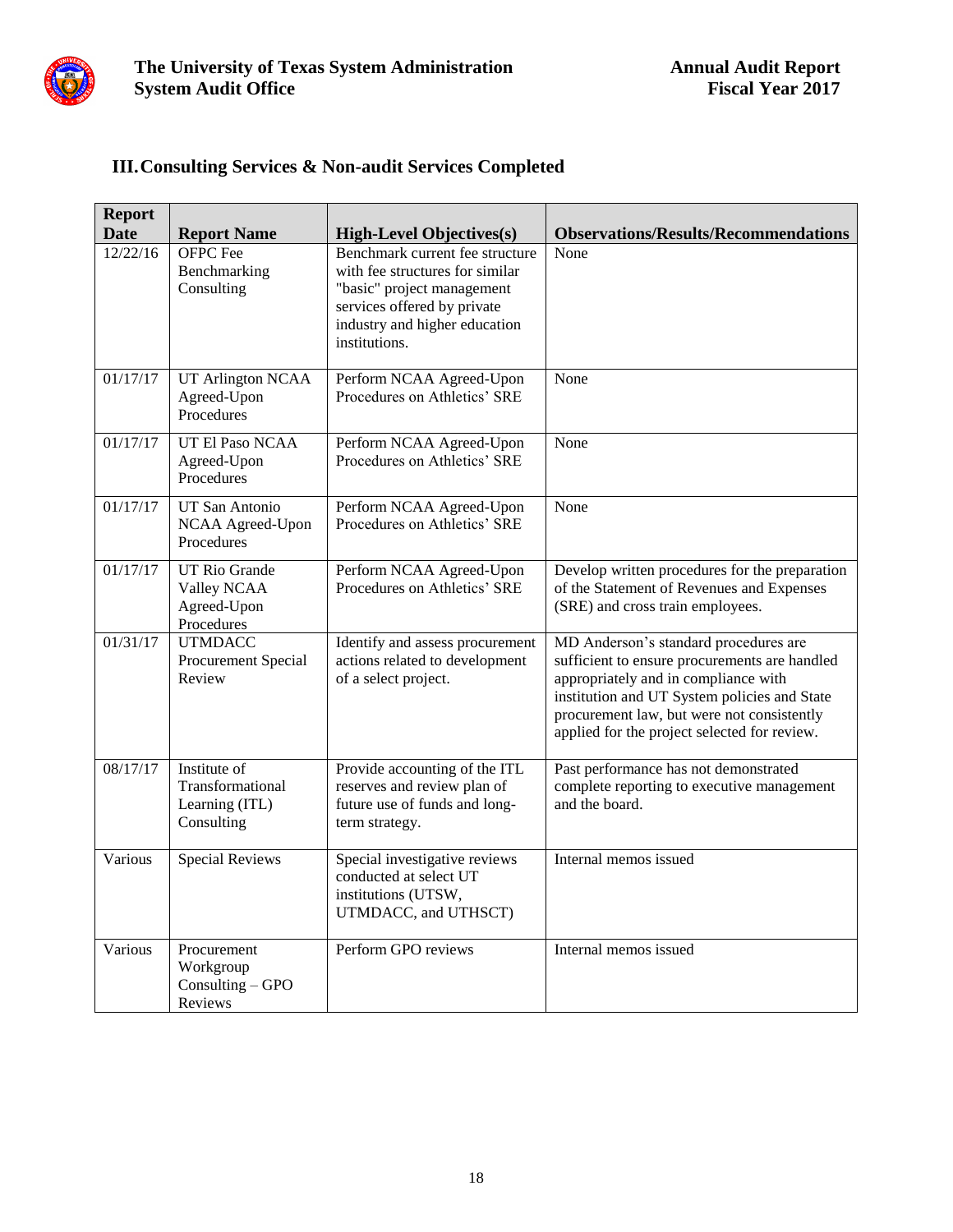

#### **IV.External Quality Assurance Review**



May 25, 2017

Mr. J. Michael Peppers, Chief Audit Executive The University of Texas System Administration

In May 2017. The University of Texas (UT) System Administration Audit Office (System Audit or IA) completed a self-assessment of internal audit activities in accordance with quidelines published by the Institute of Internal Auditors (IIA) for the performance of a quality assessment review (QAR). System Audit engaged an independent review team consisting of three internal audit professionals with extensive higher education and healthcare experience to perform an independent validation of System Audit's QAR self-assessment. The primary objective of the validation was to verify the assertions made in the QAR report concerning IA's conformity to the Institute of Internal Auditor's International Standards for the Professional Practice of Internal Auditing (the IIA Standards) and Code of Ethics, Generally Accepted Government Auditing Standards (GAGAS), and the relevant requirements of the Texas Internal Auditing Act (TIAA).

The IIA's Quality Assessment Manual suggests a scale of three ratings, "generally conforms," "partially conforms," and "does not conform." "Generally conforms" is the top rating and means that an internal audit activity has a charter, policies, and processes that are judged to be in conformance with the Standards. "Partially conforms" means deficiencies in practice are noted that are judged to deviate from the Standards, but these deficiencies did not preclude the IA activity from performing its responsibilities in an acceptable manner. "Does not conform" means deficiencies are judged to be so significant as to seriously impair or preclude the IA activity from performing adequately in all or in significant areas of its responsibilities.

Based on our independent validation of the QAR performed by System Audit, we agree with System Audit's overall conclusion that the internal audit function "Generally Conforms" with the Institute of Internal Auditors' International Standards for the Professional Practice of Internal Auditing and Code of Ethics, as well as with System Audit's conclusions regarding GAGAS and TIAA requirements. Our review noted strengths as well as opportunities for enhancing the internal audit function.

This information has been prepared pursuant to a client relationship exclusively with, and solely for the use and benefit of, UT System Administration and System Audit and is subject to the terms and conditions of our related contract. Baker Tilly disclaims any contractual or other responsibility to others based on its use and, accordingly, this information may not be relied upon by anyone other than UT System Administration and System Audit.

The review team appreciates the cooperation, time, and candid feedback of executive leadership. stakeholders, and System Audit personnel.

Very truly yours,

Caker Tilly Virchow Krause, LLP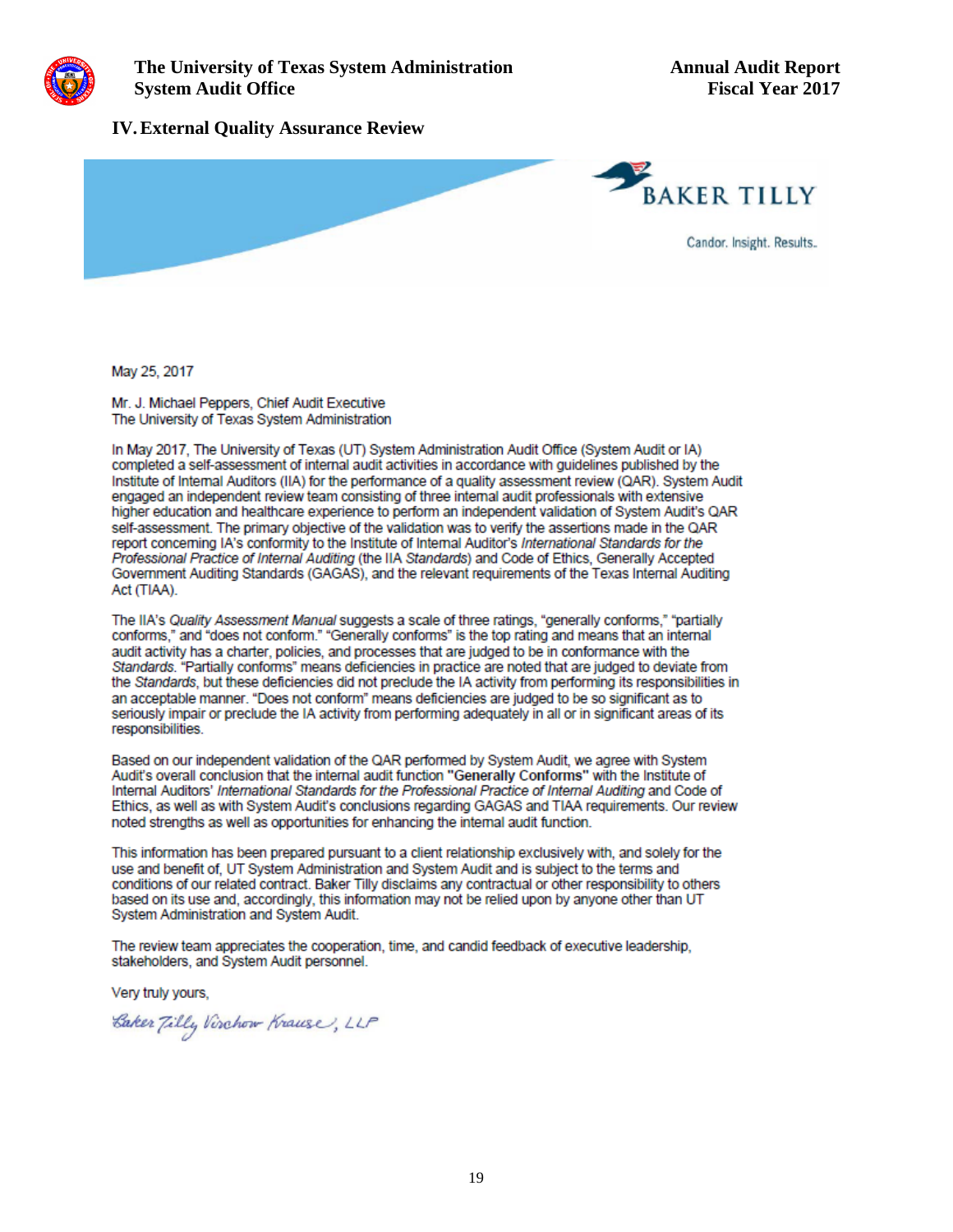

### **The University of Texas System Administration**<br>System Audit Office<br>Fiscal Year 2017 **System Audit Office**

### **V. Internal Audit Plan for Fiscal Year 2018**

| FY 2018 Audit Plan                                                                                  |              | <b>Budgeted Percent of</b> |                                                                                                                                                                                                                                                             |
|-----------------------------------------------------------------------------------------------------|--------------|----------------------------|-------------------------------------------------------------------------------------------------------------------------------------------------------------------------------------------------------------------------------------------------------------|
| <b>System Audit Office</b>                                                                          | <b>Hours</b> | Total                      | <b>General Objective/Description</b>                                                                                                                                                                                                                        |
| <b>Risk Based Audits</b>                                                                            |              |                            |                                                                                                                                                                                                                                                             |
| Network Management Audit                                                                            | 400          |                            | Determine if System Administration has adequate processes and controls<br>for managing the wide area network.                                                                                                                                               |
| Web Accessibility Audit                                                                             | 100          |                            | Determine if System Administration has adequate processes and controls<br>for ensuring compliance with State and Federal requirements related to                                                                                                            |
|                                                                                                     |              |                            | website accessibility for disabled persons.                                                                                                                                                                                                                 |
| IT Audit - Area TBD                                                                                 | 400          |                            | Additional audit area to be identified based on Systemwide consolidated                                                                                                                                                                                     |
| Oil and Gas Producers Audit - Company TBD                                                           | 600          |                            | IT risk assessment results.<br>Determine if the oil and gas producer (selected based on risk analysis) is                                                                                                                                                   |
|                                                                                                     |              |                            | in compliance with lease agreements.                                                                                                                                                                                                                        |
| AUF Projects Oversight & Monitoring Review                                                          | 300          |                            | Determine if there is appropriate oversight and monitoring in place for the<br>Available University Fund (AUF) funded projects and validate outcomes,<br>where applicable, for AUF supported initiatives.                                                   |
| Conflicts of Interest and Commitment Audit                                                          | 400          |                            | Determine System Administration's compliance monitoring of UTS180<br>Conflicts of Interest, Commitment, and Outside Activities.                                                                                                                             |
| GPO Accreditation Applications Review                                                               | 150          |                            | Determine if controls, as represented by the Group Purchasing<br>Organization (GPO) accreditation applicant, meet the minimum standards<br>of the UT System Accreditation Program.                                                                          |
| <b>GPO Control Validation Review</b>                                                                | 150          |                            | Determine if contracting controls, reported by an accredited GPO, are in<br>place and functioning as represented during the accreditation process.                                                                                                          |
| Faculty STARs Program Outcomes Review                                                               | 400          |                            | Determine and report on amounts allocated and outcomes achieved for<br>funds invested in the Faculty Science and Technology Acquisition and<br>Retention (STARs) Program at the institutions and if opportunities exist to<br>improve the existing program. |
| UTIMCO IT System Review                                                                             | 400          |                            | Review the processes and controls surrounding UTIMCO's Development<br>Life Cycle software.                                                                                                                                                                  |
| Carryforward Audits                                                                                 |              |                            |                                                                                                                                                                                                                                                             |
| UT Austin Dell Medical School Use of AUF Audit                                                      | 100          |                            | Complete carryforward audits that were in progress at the end of the                                                                                                                                                                                        |
| <b>Risk Based Subtotal</b><br>Required (Externally and Internally) Audits                           | 3,400        | 17.4%                      |                                                                                                                                                                                                                                                             |
| UT System Administration & Consolidated FY 2017 Financial Audit                                     | 250          |                            | Assist the external auditor on the System Administration and                                                                                                                                                                                                |
| Assistance                                                                                          |              |                            | Consolidated FY 2017 financial statements audit (year-end work).                                                                                                                                                                                            |
| UTS142.1 Account Reconciliations & Subcertifications FY 2017 Audit                                  | 250          |                            | Determine compliance with monitoring of account reconciliations and<br>segregations of duties requirements per UTS142.1.                                                                                                                                    |
| UT System Administration & Consolidated FY 2018 Financial Audit<br>Assistance                       | 120          |                            | Assist the external auditor on the System Administration and<br>Consolidated FY 2018 financial statements audit (interim work).                                                                                                                             |
| Guidance to Institutions on Systemwide Financial Audit - FY 2017                                    | 25           |                            | Provide guidance and coordination of year-end work performed for the FY<br>2017 external financial statements audit.                                                                                                                                        |
| Guidance to Institutions on Systemwide Financial Audit - FY 2018                                    |              |                            | Provide guidance and coordination of interim work performed for the FY<br>2018 external financial statements audit.                                                                                                                                         |
| NCAA Agreed-Upon Procedures at UT Arlington                                                         | 400          |                            | Perform agreed-upon procedures regarding internal controls, revenues,                                                                                                                                                                                       |
| NCAA Agreed-Upon Procedures at UT EI Paso                                                           | 600          |                            | and expenses of FY 2017 intercollegiate athletics program activity.                                                                                                                                                                                         |
| NCAA Agreed-Upon Procedures at UT San Antonio                                                       | 100          |                            |                                                                                                                                                                                                                                                             |
| NCAA Agreed-Upon Procedures at UT Rio Grande Valley                                                 | 100          |                            |                                                                                                                                                                                                                                                             |
| Chief Administrator Travel, Entertainment & University Residence<br>Maintenance Expense Audits      | 750          |                            | Determine if chief administrators' travel, entertainment and university<br>residence maintenance (as applicable) expenses are appropriate,<br>accurate, and in compliance with applicable policies (required by Regents'<br>Rule 20205).                    |
| UTIMCO CEO/CIO & Executive Travel and Other Expenses Audit                                          | 350          |                            | Determine if UTIMCO CEO/CIO's and senior level staffs travel and other<br>expenses are appropriate, accurate, and in compliance with applicable<br>policies (consistent with audit requirement of chief administrators and<br>executives).                  |
| Carryforward Audits                                                                                 |              |                            |                                                                                                                                                                                                                                                             |
| Executive Travel and Entertainment Expenses Audit                                                   | 50           |                            | Complete carryforward audits that were in progress at the end of the                                                                                                                                                                                        |
| Presidential Travel and Entertainment Expenses Audit<br>Texas Administrative Code Section 202 Audit | 200<br>100   |                            | previous fiscal year.                                                                                                                                                                                                                                       |
| <b>Required Subtotal</b>                                                                            | 3,295        | 16.9%                      |                                                                                                                                                                                                                                                             |
| <b>Risk Based Consulting Projects</b>                                                               |              |                            |                                                                                                                                                                                                                                                             |
| Data Governance Consulting                                                                          | 150          |                            | Provide consulting services related to System Administration data<br>governance structures and processes with added focus on IT initiatives<br>related to the collaborative Health Care Enterprise.                                                         |
| Benefits Administration System Consulting                                                           | 75           |                            | Provide consulting services related to the selection and implementation of<br>a new benefits application system by the Office of Employee Benefits.                                                                                                         |
| UT Share Post Implementation Review                                                                 | 200          |                            | Conduct post implementation reviews of UT Share at System<br>Administration and provide related guidance and oversight to the<br>institutions.                                                                                                              |
| UT Share Operating and Executive Committees Participation                                           | 50           |                            | Participate on the UT Share Operating and Executive Committees.                                                                                                                                                                                             |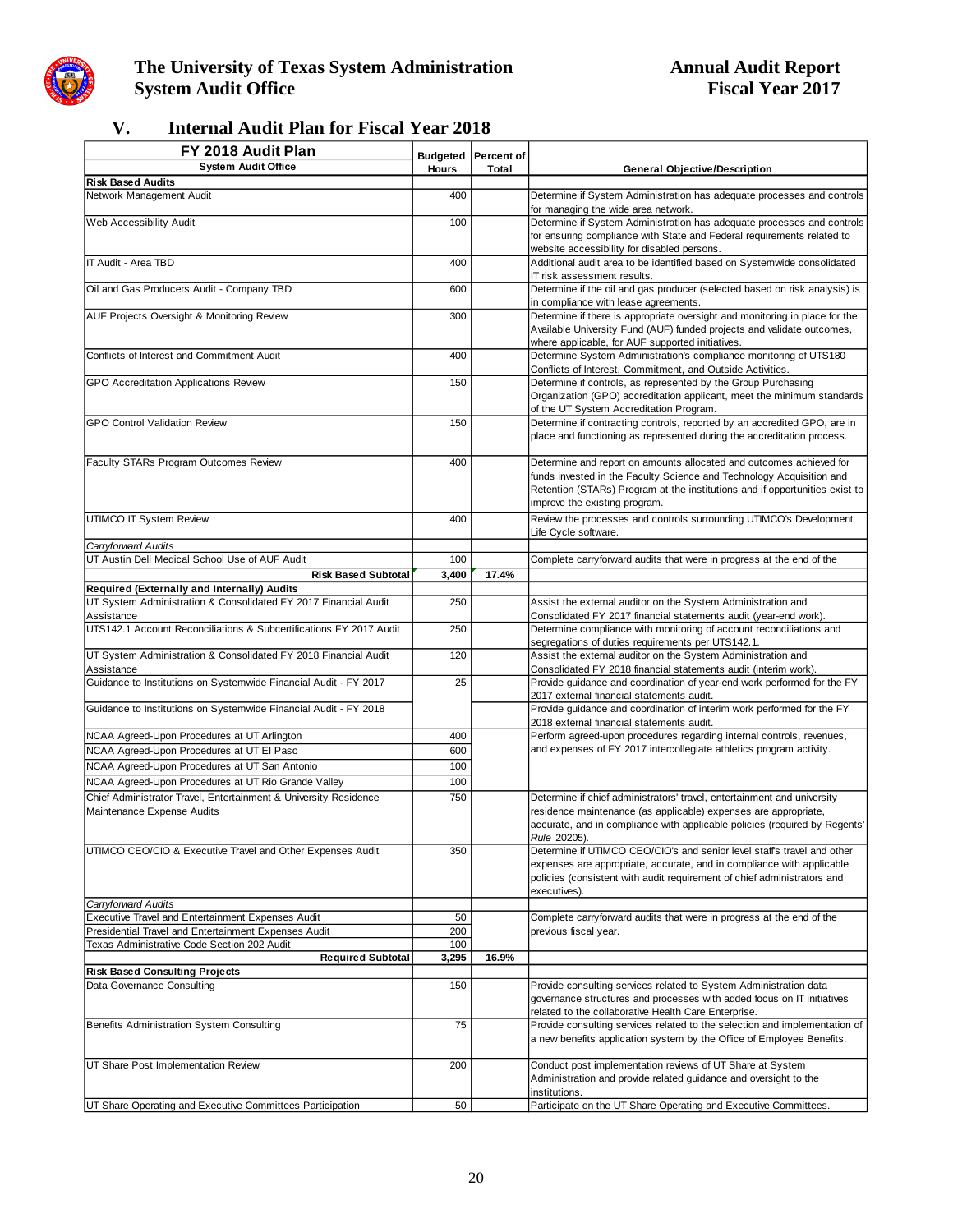

| Key Performance Indicators for Institutional Leadership Project | 300   |       | In consultation with executive management and input from institutions,        |
|-----------------------------------------------------------------|-------|-------|-------------------------------------------------------------------------------|
|                                                                 |       |       | determine key performance indicators/expectations that will assist UT         |
|                                                                 |       |       | System leadership to monitor performance (e.g., progress towards              |
|                                                                 |       |       | achievement of critical objectives, alignment with presidential incentive     |
|                                                                 |       |       | compensation metrics, awareness of emerging issues, etc.).                    |
| Pilot Institutional Review Project                              | 300   |       | Perform a pilot project review at TBD institution to provide UT System        |
|                                                                 |       |       | executive management a holistic view of campus performance, including         |
|                                                                 |       |       |                                                                               |
|                                                                 |       |       | strengths and weaknesses and whether those weaknesses are being               |
|                                                                 |       |       | addressed by campus leadership. Project might include a cross-                |
|                                                                 |       |       | functional System Administration team.                                        |
| Policy Management Review                                        | 200   |       | In coordination with Compliance and the Tiger Team, provide assistance        |
|                                                                 |       |       | to review and give feedback on UT System policies and/or Regents' Rules       |
|                                                                 |       |       | from an audit perspective.                                                    |
| Quantum Leaps Consulting                                        | 150   |       | In consultation with executive management, provide analysis that may          |
|                                                                 |       |       | assist in the achievement of the Quantum Leaps.                               |
| <b>Construction Consulting</b>                                  | 75    |       | In coordination with internal audit at UT Austin, UT Southwestern, UT         |
|                                                                 |       |       |                                                                               |
|                                                                 |       |       | Medical Branch, and UT M. D. Anderson, develop a construction risk            |
|                                                                 |       |       | assessment that can guide future audits to ensure institutions with           |
|                                                                 |       |       | delegated approval authority have appropriate processes and controls in       |
|                                                                 |       |       | place to manage major capital construction projects.                          |
| Uniform Guidance Consulting                                     | 50    |       | Participate in ongoing discussions with the institutions as they consider     |
|                                                                 |       |       | transitioning from effort certification to periodic payroll                   |
|                                                                 |       |       | certification/confirmation and other applicable internal controls to          |
|                                                                 |       |       |                                                                               |
|                                                                 |       |       | demonstrate appropriate stewardship of federal funds as required by the       |
|                                                                 |       |       | Uniform Guidance.                                                             |
| Enterprise Risk Management Consulting                           | 200   |       | Assist Compliance with development of an Enterprise Risk Management           |
|                                                                 |       |       | process for UT System.                                                        |
| System Administration Committees and Councils                   | 200   |       | Participate on System Administration Committees and Councils.                 |
| General Audit Assistance to System Administration               | 200   |       | Provide general assistance and support to System Administration               |
|                                                                 |       |       | departments and response to management requests.                              |
| <b>Consulting Subtotal</b>                                      | 2,150 | 11.0% |                                                                               |
|                                                                 |       |       |                                                                               |
| Investigations                                                  |       |       |                                                                               |
| <b>Investigation Reserve</b>                                    | 400   |       | Reserve for investigations that may arise during the fiscal year.             |
| <b>Investigations Subtotal</b>                                  | 400   | 2.0%  |                                                                               |
| <b>Follow Up</b>                                                |       |       |                                                                               |
| System Audit Follow Up Procedures                               | 500   |       | Follow-up on open recommendations from previous audits conducted by           |
|                                                                 |       |       | the System Audit Office.                                                      |
| <b>Follow Up Subtotal</b>                                       | 500   | 2.6%  |                                                                               |
|                                                                 |       |       |                                                                               |
|                                                                 |       |       |                                                                               |
| <b>Risk Based Reserve</b>                                       |       |       |                                                                               |
| <b>TBD Special Requests</b>                                     | 600   |       | Provide assistance to UT System executive management in addressing            |
|                                                                 |       |       | unexpected issues (reviews, third-party engagements, etc.).                   |
|                                                                 |       |       |                                                                               |
| <b>Reserve Subtotal</b>                                         | 600   | 3.1%  |                                                                               |
|                                                                 |       |       |                                                                               |
| <b>Development - Operations</b>                                 |       |       |                                                                               |
| <b>Internal Audit Strategy</b>                                  | 100   |       | Develop internal audit strategy - System Audit and Systemwide, including      |
|                                                                 |       |       | operations reporting.                                                         |
| <b>Institution Liaison Activities</b>                           | 1,500 |       | Provide oversight, guidance, and assistance to the institutional internal     |
|                                                                 |       |       | audit departments (categories include all, academic, health, and small        |
|                                                                 |       |       | institutions as well as IT related). Includes attendance at institutional     |
|                                                                 |       |       |                                                                               |
|                                                                 |       |       | audit committee and other meetings.                                           |
| General Communications                                          | 250   |       | Develop and deliver communications (CAE Memo, Webinars, etc.).                |
| Systemwide Internal Audit Council, Communication, and Education | 400   |       | Prepare for and attend the Internal Audit Council meetings, including         |
|                                                                 |       |       | efforts on Internal Audit Strategic Plan initiatives. Develop and deliver     |
|                                                                 |       |       | educational training materials to CAEs.                                       |
| <b>Online Reporting</b>                                         | 100   |       | Collect, track, sort, and post audit reports online.                          |
| Fraud and Investigation Tracking                                | 100   |       | Track, monitor, and report on fraud and investigation activities.             |
|                                                                 |       |       |                                                                               |
| <b>Priority Findings</b>                                        | 100   |       | Track, summarize, and report on the Systemwide Priority Findings.             |
| Metrics                                                         | 50    |       | Collect, summarize, and report on the Systemwide internal audit metrics.      |
|                                                                 |       |       |                                                                               |
| Data Analytics                                                  | 1,000 |       | Provide data analytics technical operations, script development, guidance     |
|                                                                 |       |       | and support.                                                                  |
| ACRM Committee and Board of Regents                             | 400   |       | Prepare for and attend at Audit, Compliance, and Risk Management              |
|                                                                 |       |       | Committee and Board of Regents meetings. May also include other               |
|                                                                 |       |       |                                                                               |
|                                                                 |       |       | reports for and requests from Regents.                                        |
| Systemwide Annual Risk Assessment and Audit Plan                | 200   |       | Coordinate and conduct institutional audit plan presentations to provide      |
|                                                                 |       |       | feedback on draft annual audit plans, prepare the Systemwide annual           |
|                                                                 |       |       | audit plan for approval by the Audit, Compliance, and Risk Management         |
|                                                                 |       |       | Committee, and analyze Systemwide risk, audit, and issue trends.              |
| Systemwide TeamMate Administration Support                      | 400   |       | Support the Systemwide administration of the comprehensive audit              |
|                                                                 |       |       | management software technology (TeamMate).                                    |
|                                                                 |       |       |                                                                               |
| Systemwide TeamMate Administration Processes                    | 100   |       | Develop the structure and processes over Systemwide TeamMate                  |
|                                                                 |       |       | Administration, including a procedures manual, forms, etc.                    |
| Management of the Internal Audit Activity                       | 500   |       | Manage the System Audit Office's internal audit activities such as            |
|                                                                 |       |       | prioritization and status updates of engagements.                             |
| UTIMCO Meetings and Oversight Activities                        | 50    |       | Attend UTIMCO Board of Directors, Committee, and other oversight<br>meetings. |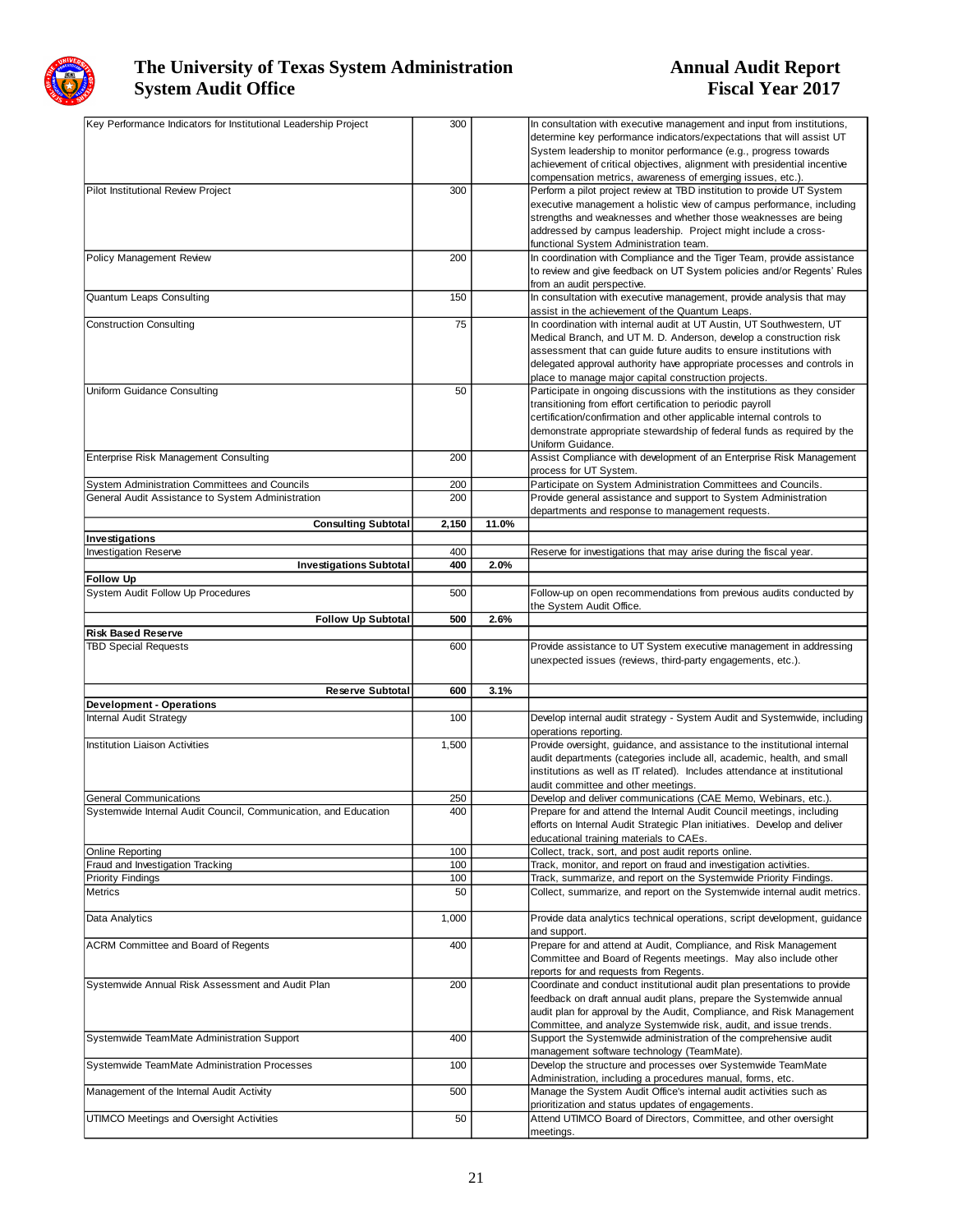

| UT System Administration Internal Audit Committee         | 400    |       | Prepare for and attend quarterly System Administration Internal Audit       |
|-----------------------------------------------------------|--------|-------|-----------------------------------------------------------------------------|
|                                                           |        |       | Committee meetings.                                                         |
| <b>External Reporting and Requests</b>                    | 50     |       | Prepare the annual report of audit activity required by the State Auditor's |
|                                                           |        |       | Office (SAO) and other SAO reporting requests. May also include reports     |
|                                                           |        |       | or requests from other external agencies. Includes SB20 Compliance          |
|                                                           |        |       | work.                                                                       |
| TeamMate Maintenance, Website Updates, SP Site Management | 100    |       | Update System Audit's TeamMate software and office website.                 |
| System Audit Office Annual Risk Assessment and Audit Plan | 350    |       | Facilitate risk assessments used to develop the risk-based System Audit     |
|                                                           |        |       | Office's annual audit plan.                                                 |
| <b>System Audit Quality Assurance Activities</b>          | 100    |       | Conduct internal quality assurance activities, including quality related    |
|                                                           |        |       | enhancements to System Audit Office's policies/processes/procedures         |
|                                                           |        |       | and implementation of recommendations from External Quality                 |
|                                                           |        |       | Assessment.                                                                 |
| <b>Development - Operations Subtotal</b>                  | 6,250  | 32.0% |                                                                             |
| Development - Initiatives and Education                   |        |       |                                                                             |
| <b>Audit Governance</b>                                   | 100    |       | Strengthen audit governance and expand its capabilities and institutional   |
|                                                           |        |       | communication.                                                              |
| <b>Risk Assessment Process</b>                            | 100    |       | Stabilize and leverage risk assessment innovation (specifically, for IT).   |
| Quality Program and Metrics Implementation                | 300    |       | Strengthen leading practice and standards use with quality program          |
|                                                           |        |       | implementation (Post TeamMate Implementation/EQA metrics).                  |
| Resource Capabilities and Knowledge/Resource Management   | 300    |       | Expand resources and capabilities of auditors and facilitate                |
|                                                           |        |       | knowledge/resource management development.                                  |
| Common Audit Reportina                                    | 100    |       | Develop and deploy common audit reporting and related processes.            |
| Audit Team Capabilities and Leadership Development        | 100    |       | Develop internal audit teams' capabilities and leadership Systemwide.       |
| Internal Audit Staff Training                             | 1,225  |       | Attend Continuing Professional Education training, including travel related |
|                                                           |        |       | time.                                                                       |
| Professional Organizations and Associations               | 700    |       | Participate in professional organizations and associations (e.g., IIA,      |
|                                                           |        |       | ACUA, ISACA, ACFE).                                                         |
| <b>Development - Initiatives and Education Subtotal</b>   | 2,925  | 15.0% |                                                                             |
| <b>Total Budgeted Hours</b>                               | 19,520 | 100%  |                                                                             |

*Risk Assessment/Methodology Used to Develop FY 2018 Annual Audit Plan & High Risks Not Included* The Audit Plan outlines the internal audit activities that will be performed by the System Audit Office during FY 2018 in accordance with responsibilities established by UT System, the TIAA, the IIA *Standards*, and GAGAS. The plan is prepared using a risk-based approach to ensure that areas and activities with the greatest risk are identified for consideration to be audited. The Audit Plan includes audit work, which is included in the Risk Based, Required, Consulting, Investigations, and Follow-up sections; Development – Operations (ongoing System Administration and oversight activities); and Development – Initiatives & Education (developmental initiatives that may be employed over multiple years). The Audit Plan was approved by the UT System Administration Internal Audit Committee on 7/19/17 and by the UT System Board of Regents' Audit, Compliance, and Risk Management Committee on 8/23/17 as part of the Systemwide Audit Plan.

The System Audit Office's risk assessment approach was to start at the top with an awareness of critical initiatives and objectives to ensure the risks assessed were the most relevant. As IT risks were the most prevalent last year, additional focus was placed in this area to identify agreed-upon essential services and functions that could significantly impact business objectives. This included specific information technology risks related to Title 1, Texas Administrative Code (TAC), Chapter 202, Information Security Standards. An audit of TAC 202 compliance was started in FY 2017, and the report will be issued in FY 2018.

Along with the audits derived directly from the risk discussions, the Audit Plan includes other required and/or recurring work and hours budgeted for special requests related to unexpected issues that may arise. While UT System Administration received general revenue in biennium FY16-17 and biennium FY18-19, it was all restricted for debt service and health programs and not for system office operations (including salaries that would be subject to benefits proportionality). Therefore, an audit is not required. A Procurement and Contract Administration Audit was done in the prior year. Additionally, the Audit Plan does not include an internal audit related to expenditure transfers, capital budget controls, or other limitation or restriction in the General Appropriations Act (these areas may be reviewed as part of the external financial audit).

Additional critical risks that were identified but not part of the Audit Plan, were in the general areas of auxiliary services, information technology, human resources, facilities management, purchasing/supply chain and patient care operations. While related engagements are currently not part of the FY 2018 Annual Audit Plan, there are other mitigating activities underway that address the objectives at risk.